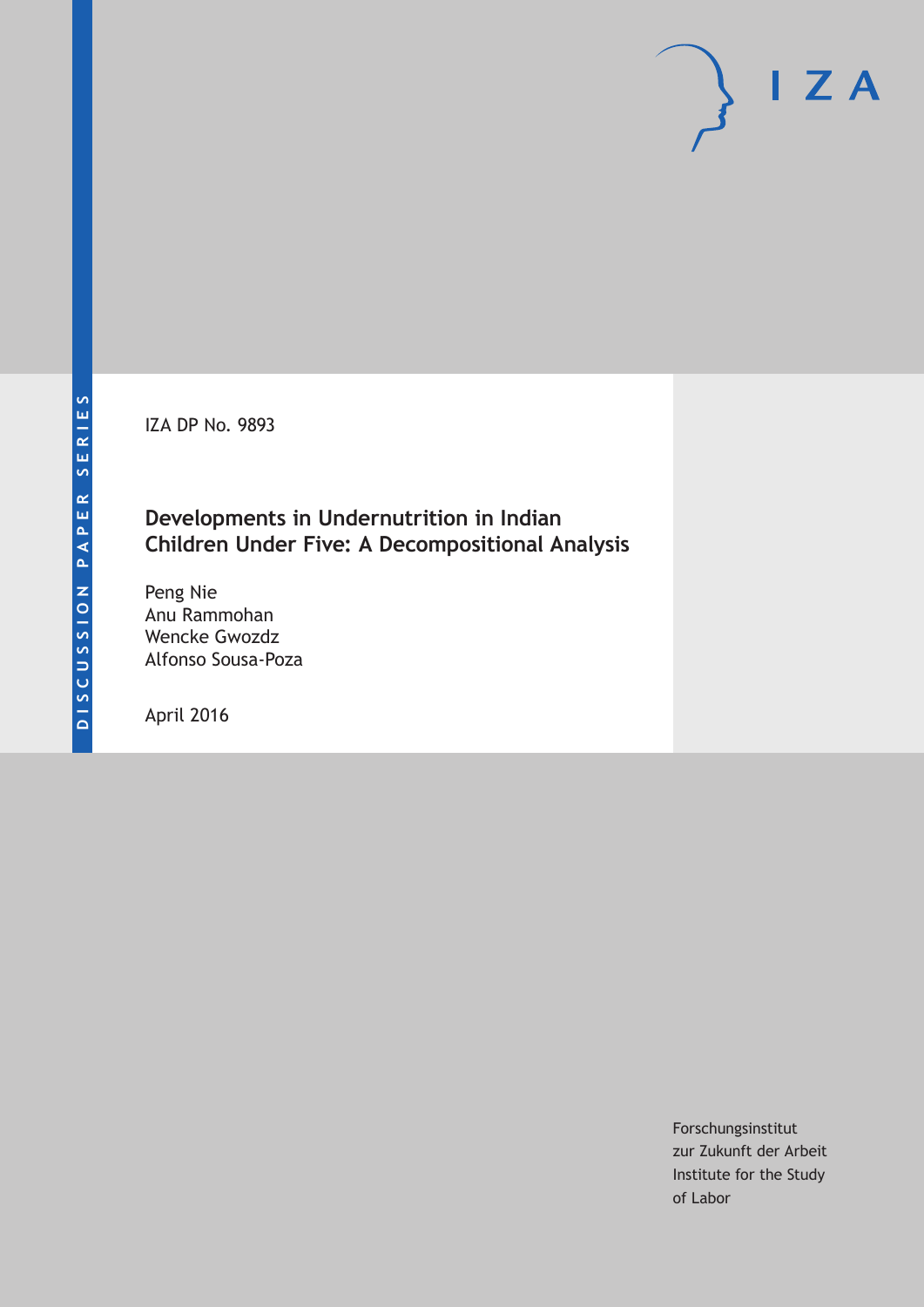# **Developments in Undernutrition in Indian Children Under Five: A Decompositional Analysis**

## **Peng Nie**

*University of Hohenheim* 

## **Anu Rammohan**

*University of Western Australia* 

## **Wencke Gwozdz**

*Copenhagen Business School*

## **Alfonso Sousa-Poza**

*University of Hohenheim and IZA* 

### Discussion Paper No. 9893 April 2016

IZA

P.O. Box 7240 53072 Bonn **Germany** 

Phone: +49-228-3894-0 Fax: +49-228-3894-180 E-mail: iza@iza.org

Any opinions expressed here are those of the author(s) and not those of IZA. Research published in this series may include views on policy, but the institute itself takes no institutional policy positions. The IZA research network is committed to the IZA Guiding Principles of Research Integrity.

The Institute for the Study of Labor (IZA) in Bonn is a local and virtual international research center and a place of communication between science, politics and business. IZA is an independent nonprofit organization supported by Deutsche Post Foundation. The center is associated with the University of Bonn and offers a stimulating research environment through its international network, workshops and conferences, data service, project support, research visits and doctoral program. IZA engages in (i) original and internationally competitive research in all fields of labor economics, (ii) development of policy concepts, and (iii) dissemination of research results and concepts to the interested public.

IZA Discussion Papers often represent preliminary work and are circulated to encourage discussion. Citation of such a paper should account for its provisional character. A revised version may be available directly from the author.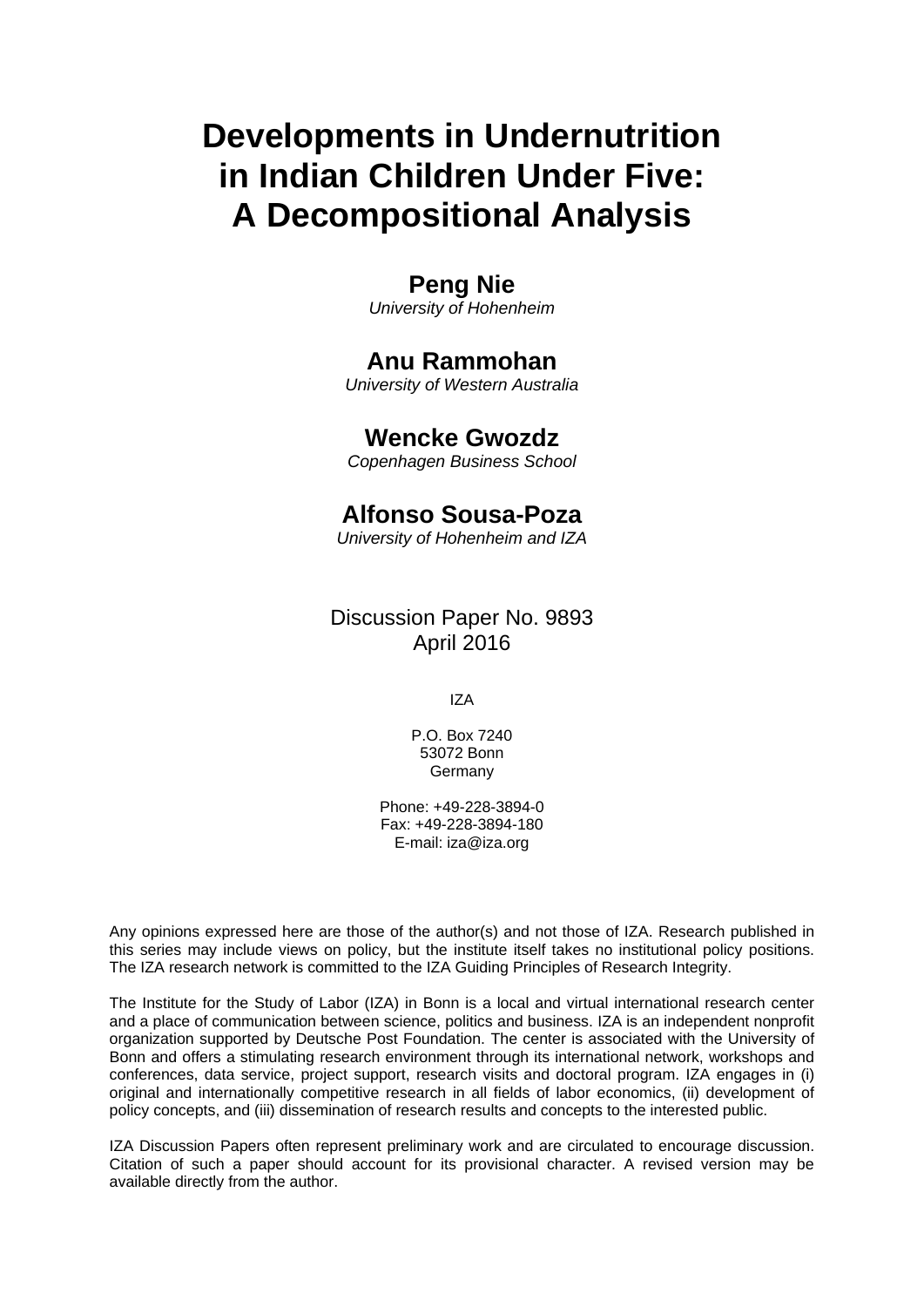IZA Discussion Paper No. 9893 April 2016

## **ABSTRACT**

## **Developments in Undernutrition in Indian Children Under Five: A Decompositional Analysis**

This study uses two waves (2004–2005 and 2011–2012) of the nationally representative Indian Human Development Survey to conduct a systematic decompositional analysis of the demographic and socio-economic factors contributing to undernutrition among children under five in India. The analytic method combines three types of decomposition: Blinder- Oaxaca, non-linear, and unconditional quantile. Child undernutrition is measured by *z*-scores for height-for-age (*HAZ*), weight-for-height (*WHZ*), weight-for-age (*WAZ*), and for the Composite Index of Anthropometric Failure (*CIAF*). Although our results show modest improvements on some measures, undernutrition among India's young children remains widespread. The improvements we do identify are partly attributable to changes in household wealth and maternal characteristics like body mass index and education.

JEL Classification: I15, I31, C21

Keywords: child undernutrition, India, decomposition

Corresponding author:

Alfonso Sousa-Poza University of Hohenheim Institute for Health Care & Public Management Fruwirthstr. 48 70599 Stuttgart Germany E-mail: alfonso.sousa-poza@uni-hohenheim.de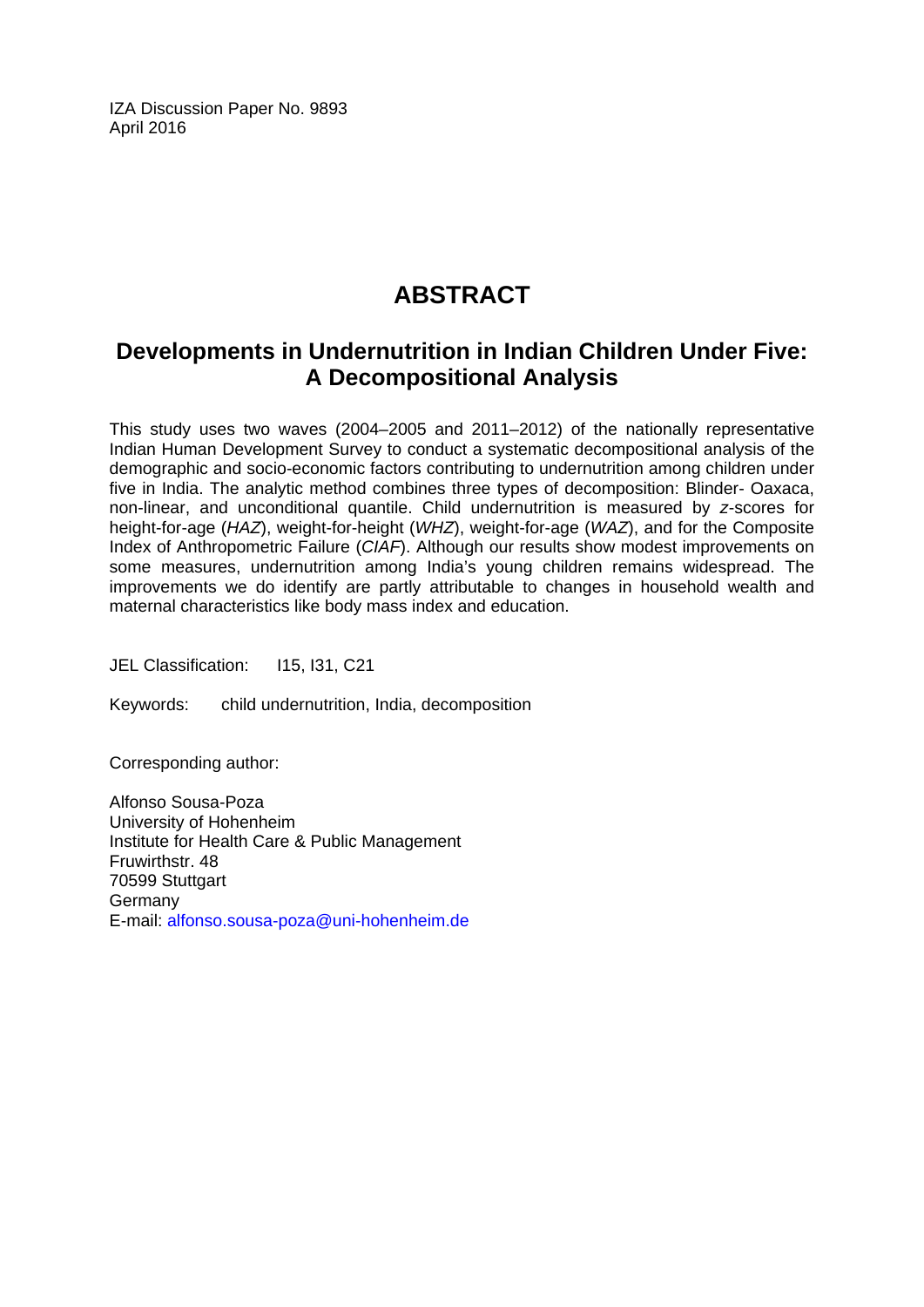## **Developments in Undernutrition in Indian Children Under Five: A Decompositional Analysis**

#### **1. Introduction**

The United Nations (UN) regards improved child health as a key indicator of progress towards number three of its Sustainable Development Goals: a universal guarantee of a healthy life and well-being at all ages. Since an estimated one-third of deaths among children under five are attributable to undernutrition, child nutritional levels are an important means of gauging the condition of a country's children. Undernutrition not only puts children at a greater risk of disease vulnerability, it also adversely affects their physical, cognitive, and mental development (Barker, 1995). It can thus be expected to adversely impact productivity in later life (Strauss & Thomas, 1995). In fact, eliminating childhood undernutrition should cut child mortality by over 50% and reduce the burden of diseases by about 20% (Murray & Lopez, 1997; Pelletier, 1994; Tomkins &Watson, 1989).

Globally, India performs poorly across most standard child nutritional measures, and accounts for more than 40% of global stunting (Haddad et al., 2015). Moreover, data from the India's nationally representative National Family Health Survey (NFHS), conducted in 1992, 1998–99, and 2005–06, paint a bleak picture of child nutrition in the country. In 2005–06, an estimated 38.4% of children under three were stunted and 46% were underweight. Although both these indicators have improved slightly since 1998–99, wasting, defined as an abnormally low weight for the child's height, still affects 19% of children under three with a slight deterioration from 1998–99 (UNDP, 2007). In fact, a recent NFHS-based analysis of trends in infant undernutrition in India between 1992 and 2005 reveals a 49%, 44%, and 40% overall prevalence of underweight in 1992, 1998, and 2005, respectively (Subramanyam, Kawachi, Berkman, & Subramanian, 2010) with a corresponding 52%, 51%, and 45% prevalence of stunting. Hence, although child nutrition indicators suggest small improvements, unacceptably large numbers of Indian children are still nutritionally compromised.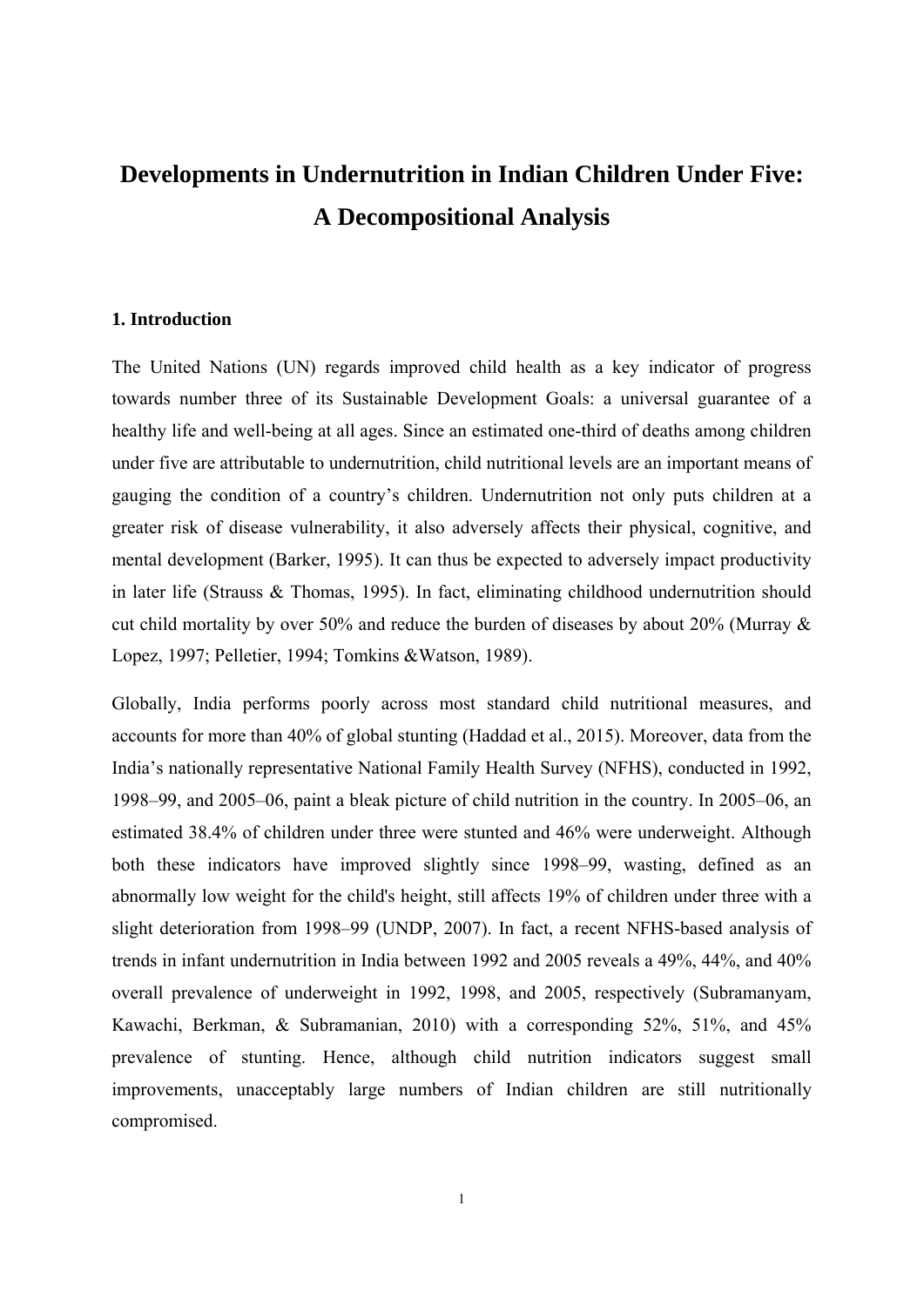The aim of this paper, therefore, is to use the 2004–05 and 2011–12 data from the Indian Human Development Survey (IHDS) to conduct a comprehensive decompositional analysis of the demographic and socio-economic factors contributing to changes in childhood undernutrition outcomes in India. Our undernutrition measure is *z*-scores for weight-forheight (*WH*Z), height-for-age (*HAZ*), weight-for-age (*WA*Z), and the Composite Index of Anthropometric Failure (*CIAF*). In particular, we seek to identify the demographic and socioeconomic factors that influence changes in the nutritional status of children aged 0–5 years during the 2004–2012 period. We employ both linear Blinder-Oaxaca (BO) and non-linear decomposition (Fairlie, 1999), as well as the unconditional quantile technique developed by Firpo, Fortin, and Lemieux (2009) to evaluate the impact of distributional changes in observed characteristics on the unconditional marginal distribution of the three undernutrition measures (*z*-scores). Our analysis provides the most up-to-date profile of the nutritional status of India's children.

In general, we show that stunting, underweight, and anthropometric failure improved slightly over the 2004/2005–2011/2012 period but wasting became slightly worse. Nevertheless, *severe* wasting, stunting, and underweight all improved a little. In all three decompositional analyses (Blinder-Oaxaca, non-linear, unconditional quantile), these small changes in undernutrition measures are partly explainable by household economic conditions (household wealth), although maternal characteristics like mother's body mass index (BMI) and education also make a noticeable contribution.

The remainder of the study is structured as follows: Section 2 reviews the relevant literature on child undernutrition in India, section 3 describes the data and methods, and section 4 reports the results. Section 5 concludes the paper.

#### **2. Prior studies**

#### 2.1 Socio-economic factors of child undernutrition in India

A large body of research using nationally representative secondary data sets to investigate the socio-economic factors associated with poor child nutrition in India suggests that inequalities appear to be increasing for vulnerable groups such as girls and individuals in lower socioeconomic groups (Brennan, McDonald, & Shlomowitz, 2004; Gragnolati, Shekar, Das Gupta, Bredenkamp, & Lee, 2005; Lokshin, Das Gupta, Gragnolati, & Ivaschenko, 2005; Tarozzi &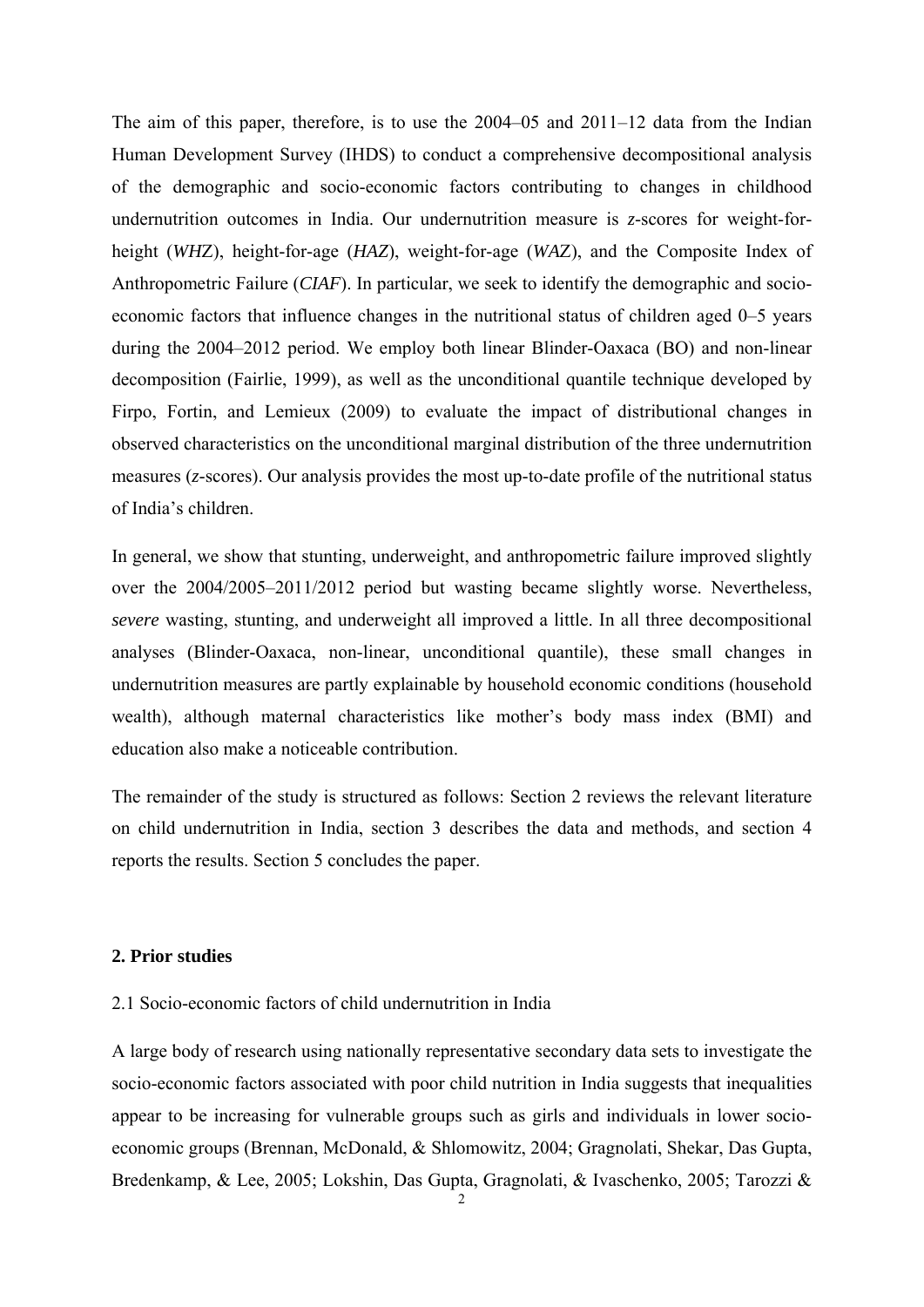Mahajan, 2007). However, whereas Tarozzi and Mahajan (2007) find an increase in gender inequities in child nutrition over the 1990s, with the nutrition of boys in India improving substantially more than that of girls; Pathak and Singh (2011) show that over the 1992–2006 period, the burden of undernutrition was disproportionately concentrated among poor children. Pathak and Singh (2011) further demonstrate that child differences in nutritional outcomes have widened between rich and poor households, and that child nutritional outcomes are relatively better in areas where households have been able to access Integrated Child Development Services (ICDS). One objective of this Government of India funded program is to improve the nutritional and health status of children in the 0–6 age group, while also reducing mortality, sickness, undernutrition, and school dropout rates. Pathak and Singh's findings are consistent with Subramanyam et al.'s (2010) conclusion that over these 14 observation years, social disparities in undernutrition either widened or stayed the same.

Other recent studies focus either on undernutrition among Indian children or on India's declining nutritional intake (Gragnolati et al., 2005; Lokshin et al., 2005; Pathak & Singh, 2011; Tarozzi & Mahajan, 2007), which reflects a strong reduction in per capita calorie consumption despite robust economic growth over the 1990s (Deaton & Dréze, 2009; Ray, 2007; Ray & Lancaster, 2005). The trends observed in these studies suggest a *possible* nexus between the poor nutritional outcomes of young children and household calorie consumption. Another strand of literature, however, concentrates on the role of poor health infrastructure. For example, Paul et al. (2011) attribute the poor nutritional outcomes among Indian children to weak health systems and a policy focus on children aged 3–6 years at the expense of those aged 0–2 years, even though much of the growth occurs over this latter age.

More recent studies by Spears (2012) and Hammer and Spears (2013) explain poor child nutrition among Indian children in terms of sanitation, arguing that environmental threats from open defecation and exposure to faecal germs reduce nutrient absorption, while exposure to early life disease leads to undernutrition, stunting, and diarrhoea. Using data from the NFHS, Spears (2013) shows that open defecation remains exceptionally widespread in India and sanitation has not improved substantially despite rapid economic growth. However, although these studies provide useful benchmarks for assessing child nutritional outcomes and the socio-economic factors that influence them, they are based on National Family and Health Survey (NFHS) and National Sample Survey (NSS) data sets that are over a decade old.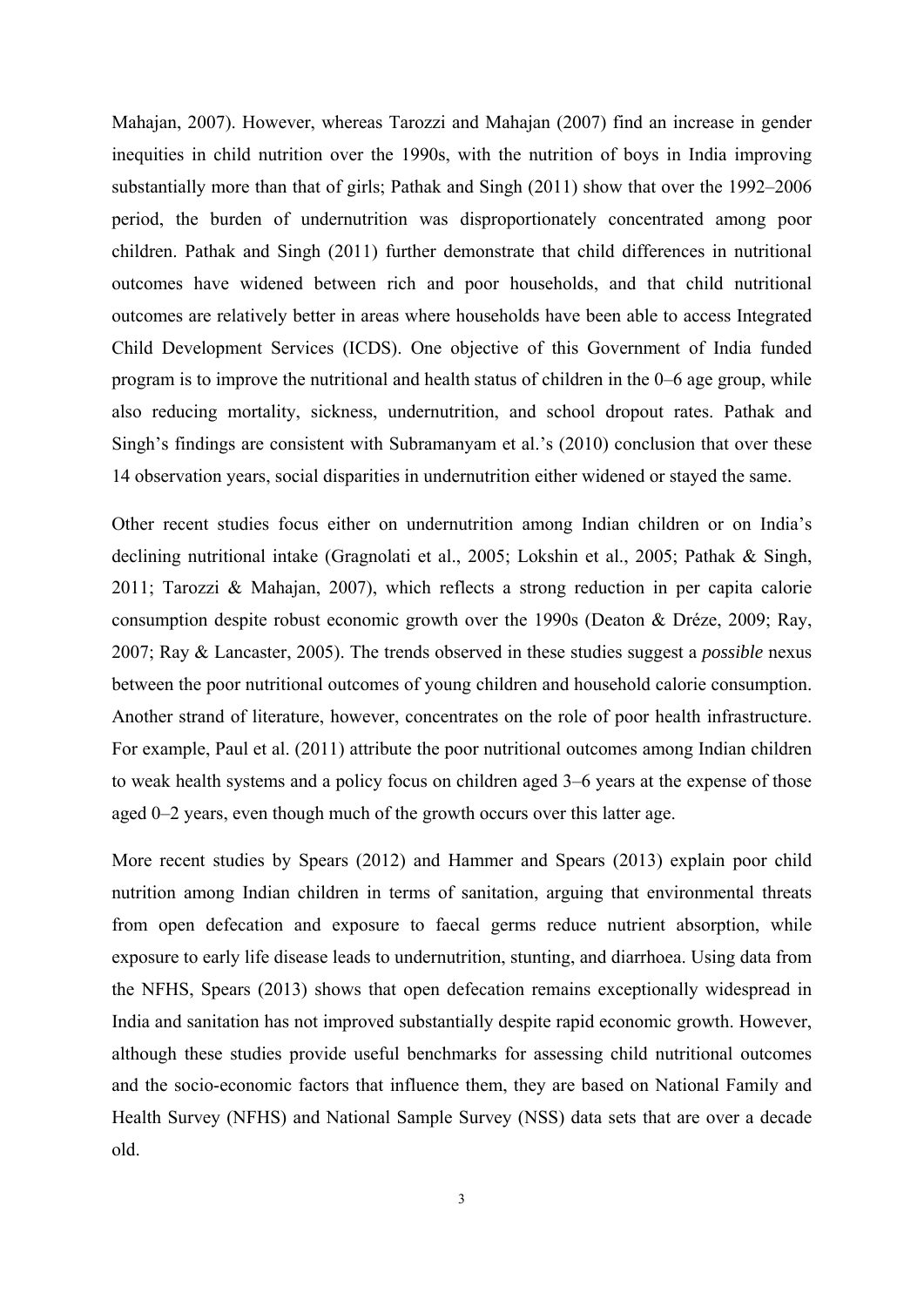## *2.2 Applying decomposition: explaining the socio-economic factors underlying child undernutrition in India*

Several empirical studies employ various decompositional approaches to analyse the gap in child undernutrition/health between certain groups (such as poor/non-poor, Muslims/Hindu, rural/urban). For example, Kumar and Singh (2013) apply BO decomposition to 2005–2006 NFHS data to measure the gap in under-five child undernutrition between poor and non-poor households in urban India. They identify the main contributing factors as underutilization of health care services, poor body mass index (BMI) in mothers, and low levels of parental education among impoverished urbanists. In earlier work, Bhalotra, Valente, and van Soest (2010) apply non-linear decomposition (Fairlie, 2006) to three waves of the NFHS (1992/1993, 1998/1999, and 2005/2006) to measure the Hindu-Muslim gap in under-five child undernutrition as measured by stunting and wasting. They show that the 29% difference in stunting is mainly attributable to maternal education, maternal age at parturition, and child's birth year, while the 20% gap in wasting is primarily explainable by maternal education and state of residence. In a regression-based decomposition of the same data sets to assess (concentration index-based) inequalities in under-five child mortality and undernutrition outcomes, Chalasani (2012) identifies wealth and mother's education as the two largest contributors to severe stunting and severe underweight inequality over the 1992/1993– 2005/2006 period. These results are supported by Kumar and Kumari (2014), who use BO decomposition to show that household economic status (wealth score) and parental education are the most significant contributors to the rural-urban gap in childhood undernutrition in India (measured as *z*-scores of weight-for-age). Similarly, Mazumdar (2010) identifies household wealth and mother's education as the two largest contributors to inequality in child undernutrition, and emphasizes the importance of poverty in explaining the child undernutrition inequalities revealed by the 2005/2006 NFHS. On the other hand, Van de Poel and Speybroeck (2009), in their earlier BO decomposition of 1998/1999 IDHS data, attribute the observed child undernutrition gap between scheduled castes and scheduled tribes primarily to lower wealth, education level, and use of health care services. In a more recent analysis of 2005/2006 NFHS data, Cavatorta, Shankar, and Flores-Martinez (2015) apply Machado and Mata's (2005) conditional quantile decomposition approach (among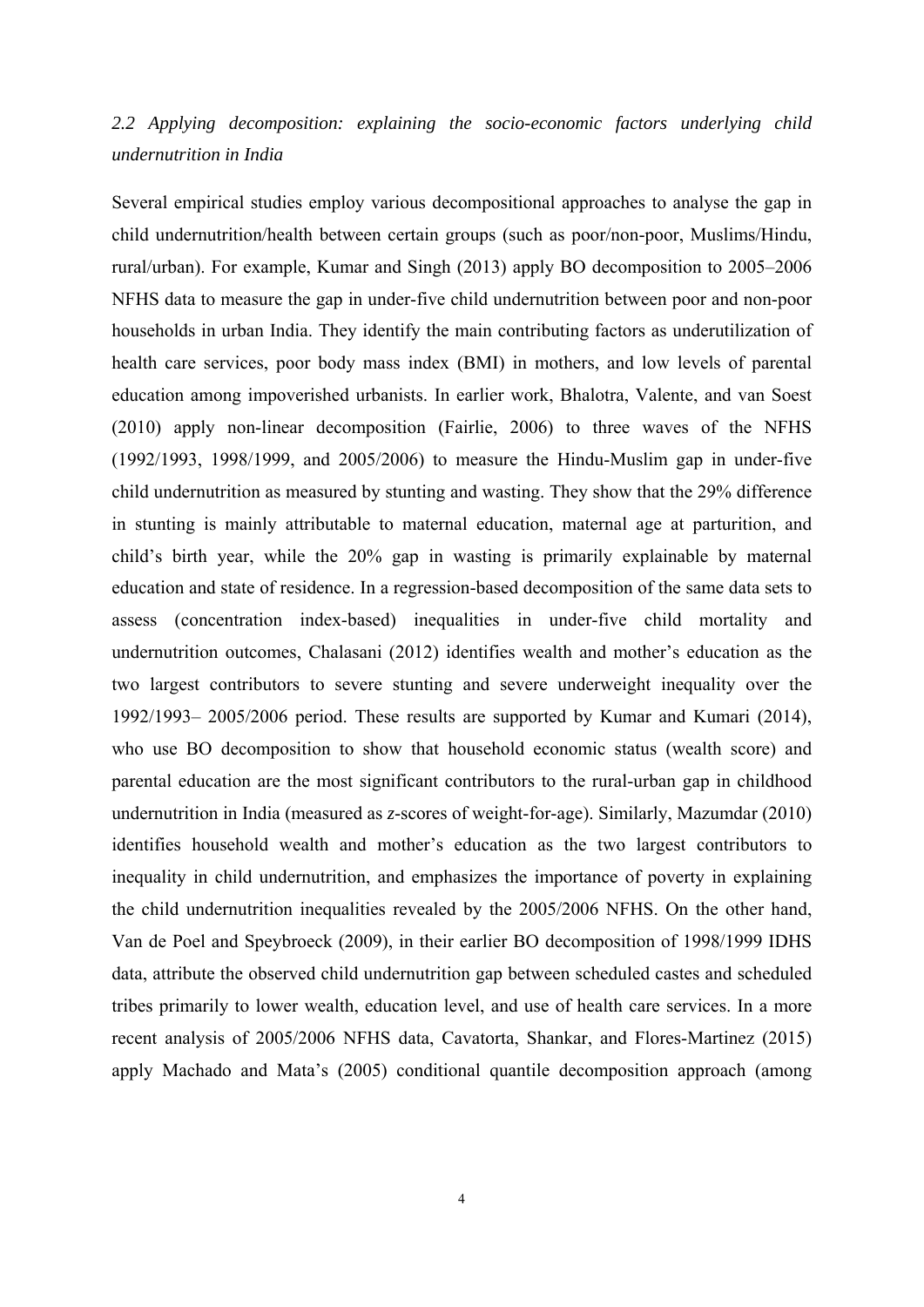other methods) to show that the surprisingly modest height-for-age disparities across six Indian states<sup>1</sup> can be explained by covariate differences in endowment effects.

In sum, past analyses of undernutrition changes in Indian children under five point to household economic status (particularly wealth) and maternal education as the two most important contributors. With few exceptions, however, this research uses BO decomposition, which can provide misleading estimates when the outcome variable is binary and explanatory variables differ substantially across groups (Fairlie, 2016). To our knowledge, only two studies analyse child undernutrition using non-linear decomposition: Bhalotra et al. (2010), who use the Fairlie (1999) method to identify Hindu-Muslim disparities in under-five child mortality and undernutrition, and Cavatorta et al. (2015), who employ Machado and Mata's (2005) conditional quantile decomposition technique to explore the relative contributions of covariates and coefficients over the entire height-for-age distribution. However, we can find no previous studies using the Fairlie (1999) non-linear decomposition to examine anthropometric failure differences between groups or over time, and the Machado and Mata (2005) method is not extendable to a detailed decomposition for each determinant (Edoka, 2012). We remedy both these problems in our present analysis of newly released IHDS data for 2004–05 and 2011–12. First, by taking into account binary measures of childhood undernutrition (wasting, stunting, underweight, and anthropometric failure), we are able to apply Fairlie's (1999) non-linear decompositional approach to new variables (in particular, *CIAF*). Likewise, by using re-centred influence function regression (RIFR) in our unconditional quantile regression decomposition of the disaggregated contributions of individual determinants at different quantiles, we remedy the limitations of the conditional quantile regression used by Machado and Mata (2005).

#### **3. Data and methods**

#### 3.1 Data

The data for this analysis are taken from the India Human Development Survey (IHDS), a collaborative research program between researchers from the National Council of Applied Economic Research, New Delhi, and the University of Maryland. Designed primarily to document changes in Indian households' daily lives during an era of rapid transformation,

<sup>&</sup>lt;sup>1</sup> The selected states are Tamil Nadu, Bihar, Uttar Pradesh, Madhya Pradesh, Odisha and Gujarat.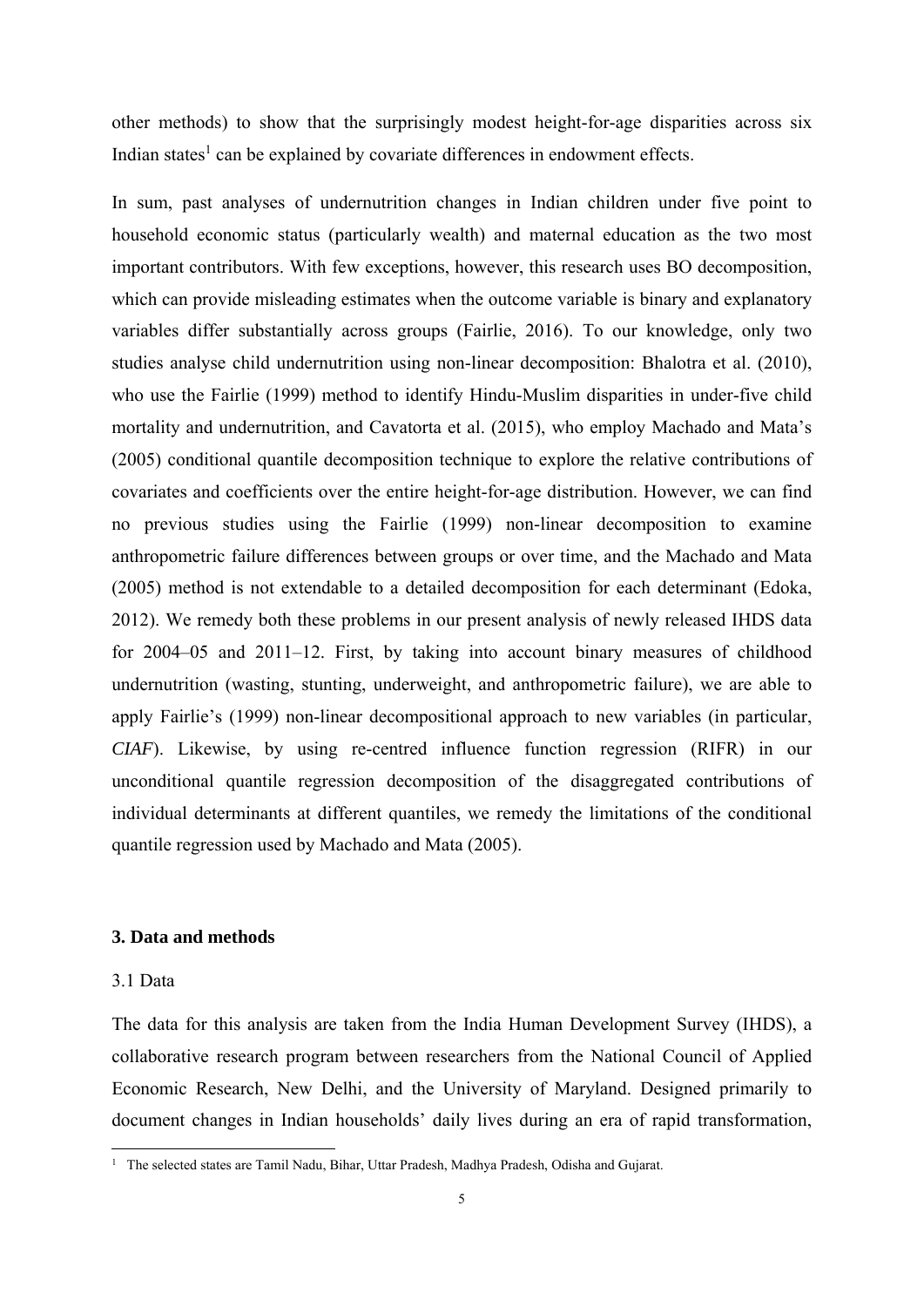this nationally representative multi-topic survey was administered to households in 1,503 villages and 971 urban neighbourhoods across India. The first phase, IHDS-I (2004–2005), comprised two one-hour interviews with each household on such topics as health status, education, employment, economic status, marriage, fertility, gender relations, and social capital. The second phase, IHDS-II (2011–2012), consisted mostly of re-interviews with the same households.

Our analytic sample is restricted to children under five for whom detailed information is available on household socio-economic, demographic, and labour market characteristics. Because data on certain outcome variables of interest are limited, our final pooled sample contains 8,481 observations for wasting, 8,418 observations for stunting, 9,962 observations for underweight, and 7,424 observations for the CIAF.

#### 3.2 Study variables

#### *3.2.1 Dependent variables*

In line with the World Health Organization's new reference standards (WHO Multicentre Growth Reference Study Group, 2006), we first measure the children's nutritional outcomes conventionally using *z*-scores of height-for-age (*HAZ*), weight-for-height (*WHZ*), and weightfor-age (*WA*Z). As demonstrated in a seminal article by Waterlow et al. (1977), the heightfor-age and the weight-for-height *z*-scores, each expressed in standard deviations from the reference population mean,<sup>2</sup> are good indicators of nutritional status. Whereas *HAZ* measures long-term nutrition by showing the cumulative effects of growth deficiency (often associated with chronic insufficient food intake, frequent infections, sustained incorrect feeding practices, and/or low socio-economic family status), *WHZ* reflects child growth and is typically seen as a measure of short- rather than long-term health status (Maitra, Rammohan, Ray, & Robitaille, 2013). The *WAZ z*-score, on the other hand, is able to reflect both acute and chronic undernutrition, making it a better single indicator of childhood undernutrition (Deaton & Dréze, 2009).

Based on these *z*-scores, we calculate three measures of undernutrition: wasting, stunting, and underweight. Children with values below -2 (below -3) of the reference population are considered undernourished (severely undernourished) (WHO Multicentre Growth Reference

<sup>&</sup>lt;sup>2</sup> The reference population includes approximately 8,500 children from widely different ethnic backgrounds and cultural settings (Brazil, Ghana, India, Norway, Oman, and the U.S.).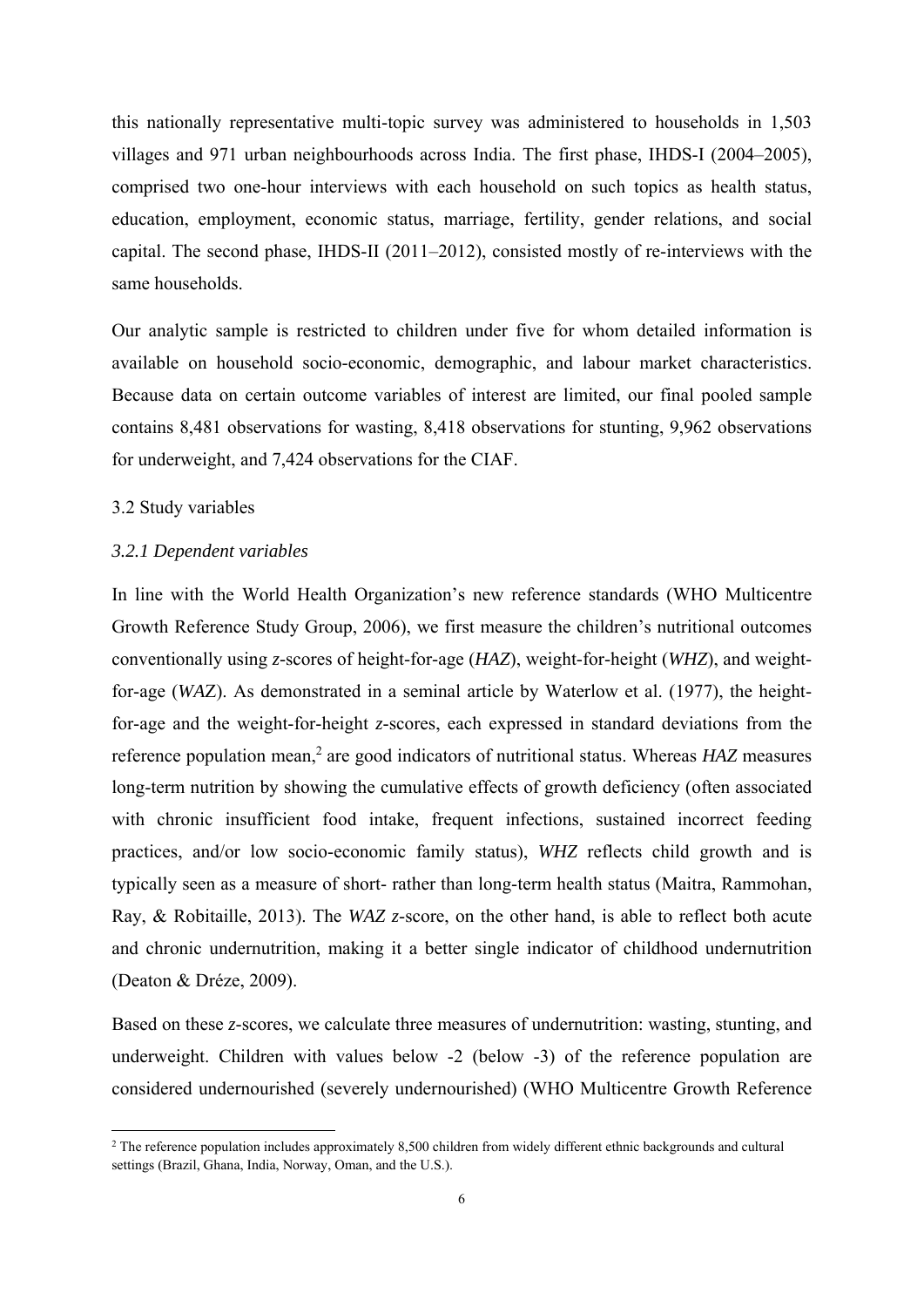Study Group, 2006). It should be noted, however, that to facilitate interpretation in the BO decomposition model, we decompose only the negative *z*-scores of *WH*Z, *WAZ*, and *HAZ* (cf. Kumar & Singh, 2013; Uthman, 2009; Van de Poel & Speybroeck, 2009). Because these three conventional undernutrition measures reflect different aspects of anthropometric failure, however, they cannot individually determine the overall prevalence of child undernutrition in a population (Nandy, Irving, Gordon, Subramanian, & Smith, 2005; Nandy & Svedberg, 2012; Svedberg, 2000). They thus tend to underestimate the true extent of undernutrition, primarily due to the overlapping of children into multiple categories of anthropometric failure (Nandy et al., 2005; Nandy & Svedberg, 2012; Sen & Mondal, 2012). For instance, underweight cannot identify children who are suffering from underweight combined with stunting and/or wasting (Nandy & Svedberg, 2012; Sen & Mondal, 2012).

We remedy this weakness by using the composite index of anthropometric failure (CIAF), first proposed by Svedberg (2000) as an aggregated single anthropometric proxy for the overall estimation of malnourished children. In our analysis, we combine Nandy et al.'s (2005) Group Y, underweight only, with six of Svedberg's groups (2000): Group A, no failure; Group B, wasting only; Group C, wasting and underweight; Group D, wasting, stunting, and underweight; Group E, stunting and underweight; and Group F, stunting only (see Table A1 for a detailed classification). *CIAF* is thus a dummy variable for which 0 indicates no failure and 1 signals one or more anthropometric failures.

#### *3.2.2 Explanatory variables*

Our explanatory variables encompass four types of characteristics: maternal, economic, hygienic, and other.

*Maternal characteristics.* This category includes two variables shown to be critical to child nutritional outcomes: mother's educational attainment and maternal BMI. The first is measured on a 4-point scale from  $1 =$  no education,  $2 =$  primary school,  $3 =$  secondary school, to  $4 =$  tertiary and above; the second is reported weight (kg) divided by height squared (m). The link between maternal body weight and child nutrition is well established in the literature: a child's growth and development is likely to be influenced by maternal nutrition history as reflected by BMI. Typically, a BMI under 18 is considered underweight and possibly malnourished, 20–25 is considered healthy, 26–30 is overweight, and over 30 is obese.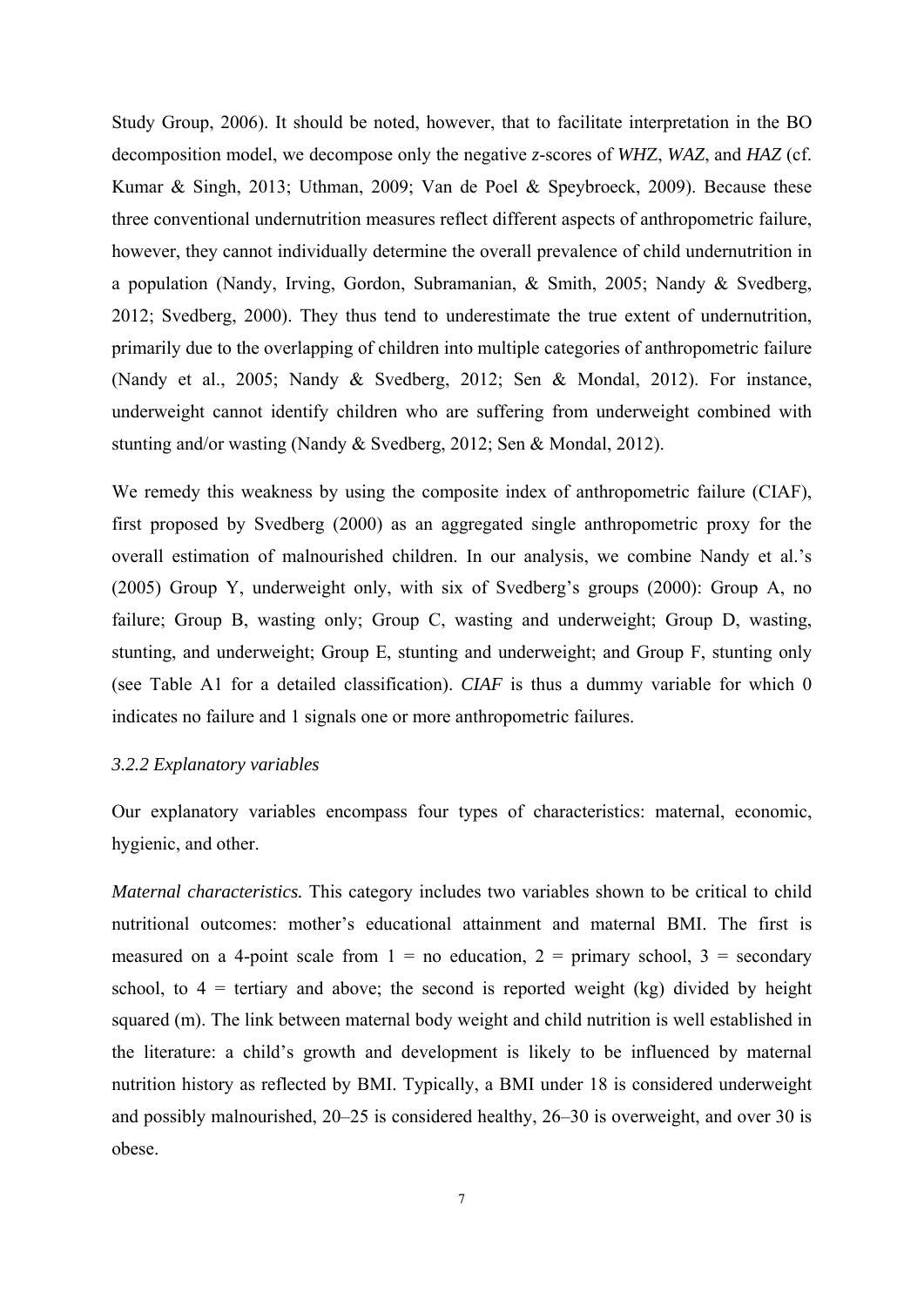*Economic characteristics.* We measure a household's economic status using the household wealth index included in the data set, which is divided into five population quintiles from the poorest to the wealthiest 20 percent of households (see Filmer & Pritchett, 2001). This index is calculated based on 33 dichotomous items measuring household ownership of assets and housing quality. These wealth quintiles are summed using principal component analysis, which provides a reasonably reliable measure of household economic status, one less likely to be affected by the transitory nature of labour income. Relative to income and consumption, therefore, the household assets measure is the least volatile and thus arguably a better longrun measure for household economic status.

*Hygienic characteristics.* The adverse effects on child growth of poor hygiene are confirmed by Prüss-Üstün, Bos, Gore, and Bartram (2008), who show that an estimated half of all cases of undernutrition in children under five are caused by unsafe water, inadequate sanitation, or insufficient hygiene. We therefore include among our explanatory variables three dummies that capture the level of sanitation and hygiene practised in the household: drinking water source, flushing toilet, and hand-washing behaviour. The drinking water source dummy equals 1 if the household's drinking water is piped or supplied by tube well or hand pump; 0 otherwise. The flushing toilet dummy equals 1 if the household has access to a flushing toilet; 0 otherwise. The hand-washing dummy equals 1 if the mother washes her hands after defecating; 0 otherwise.

*Other (control) characteristics.* Our specifications also include two child characteristics: age and gender. The child age dummy is divided into three categories ( $0 \le$  age  $\le$  1 year,  $1 \le$  age  $\le$ 3 years, and 3 years  $\leq$  age  $\leq$ 5 years) so as to capture any possible non-linearities, which could be important given the long-run implications of undernutrition at an early age (see Grantham-McGregor, 1995; Maitra et al., 2013). The gender dummy equals 1 if the child is male; 0 otherwise. We also control for the father's education measured in the same way as the mother's. Because religion and caste both appear related to child undernutrition (see, e.g., Bhalotra et al., 2010), we also include dummies for these, each again divided into three categories:  $1 =$  Hindu,  $2 =$  Muslim,  $3 =$  other; and  $1 =$  other castes,  $2 =$  other backward castes, 3 = scheduled castes or tribes. To control for possible regional differences, we include a rural dummy  $(1 = \text{rural}, 0 = \text{urban})$  and also a set of state dummies (cf. Maitra et al., 2013) to capture any state-level policies that influence child undernutrition.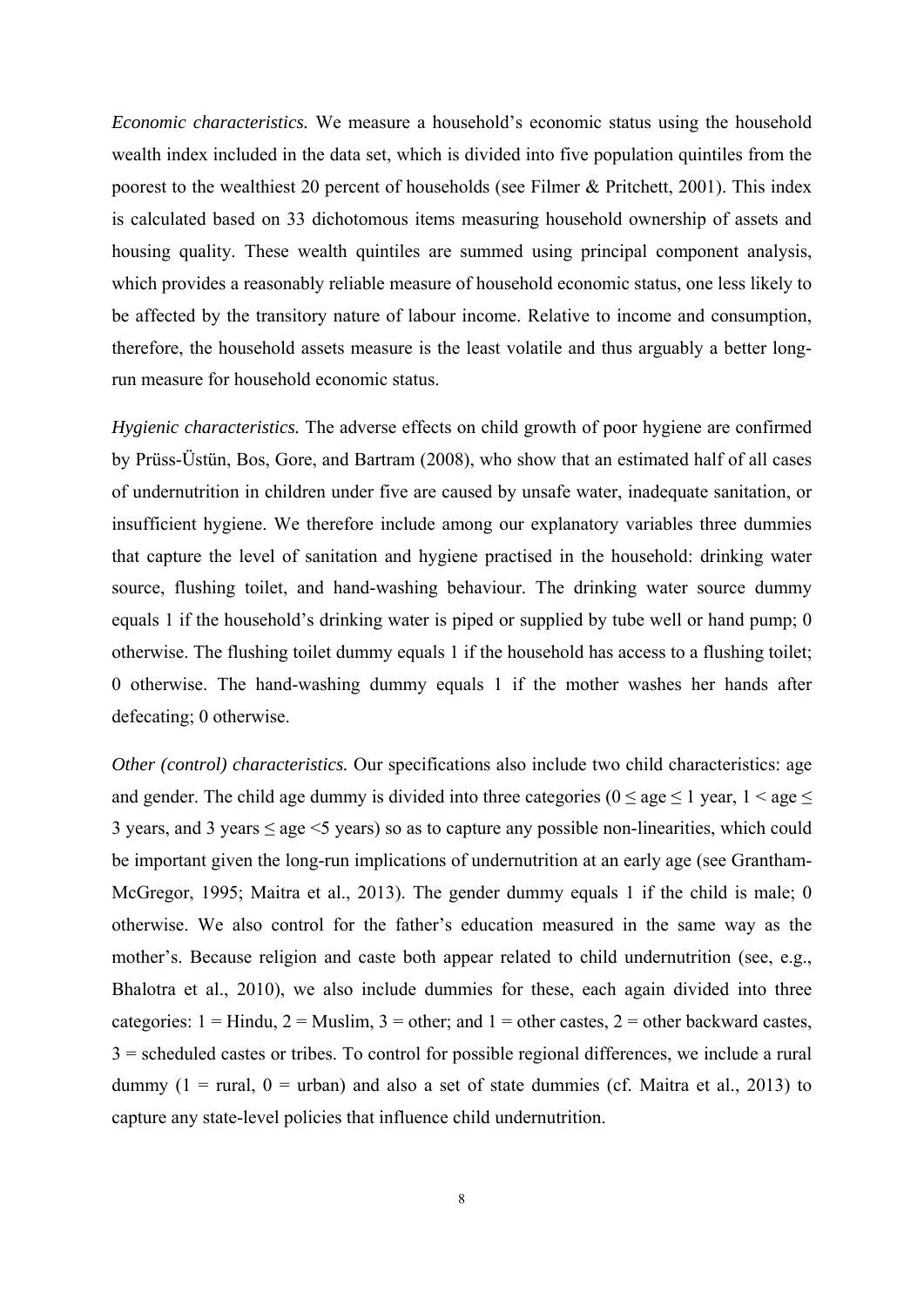#### 3.3 Estimation procedure

#### *3.3.1 Blinder-Oaxaca (BO) decomposition*

We use BO decomposition to explain differences in the nutritional measures *WHZ*, *HAZ,* and *WAZ* as a function of selected explanatory factors. For a linear regression, the mean-based BO decomposition of child undernutrition over time is based on the assumption that the relation between child undernutrition and a set of socio-economic and demographic characteristics is linear and additive. One advantage of BO decomposition over regression analyses is that it quantifies the contribution of specific factors accounting for the average gap in an outcome (Blinder, 1973; Oaxaca, 1973). More specifically, it not only quantifies the distribution differences of factors that explain the average gap, it identifies the differences in these factors' effects (Jann, 2008; Kumar & Singh, 2013). In our case, the total difference in mean *z*-scores of our three measures of child undernutrition can be decomposed as follows:

$$
\overline{Y}^{2011/12} - \overline{Y}^{2004/05} = (\overline{X}^{2011/12} - \overline{X}^{2004/05})\hat{\beta}^{2011/12} + \overline{X}^{2004/05}(\hat{\beta}^{2011/12} - \hat{\beta}^{2004/05})
$$
 (1)

where  $\bar{X}^i$  is a vector of the averaged values of the independent variables and  $\hat{\beta}^i$  is a vector of the coefficient estimates for wave *i* (here,  $i = 2004/2005$ , 2011/2012).

#### *3.3.2 Re-centred influence function regression (RIFR) decomposition*

Because covariate versus coefficient contributions may differ between the median and upper tail of the childhood undernutrition distribution and its lower tail (where severe undernutrition is more likely to be prevalent), we use RIFR decomposition (Firpo et al., 2009) to investigate the contributions of demographic and socio-economic characteristics at different quantiles of the unconditional marginal distribution. As highlighted by Srinivasan, Zanello, and Shankar (2013), such distribution-wide exploration could be valuable, especially when it targets the most vulnerable in a policy setting. The RIFR method involves a two-step procedure. In the first step, we calculate an influence function (IF) at each quantile  $\tau$  of the distribution of the outcome variable (*z*-score of child undernutrition), which is obtained as follows:

$$
RIF(zscore; q\tau) = q\tau + (\tau - 1[zscore \leq q\tau])/fzscore(q\tau)
$$
 (2)

where  $q_{\tau}$  represents the unconditional  $\tau th$  quantile of the *z*-score,  $f_{zscore}(q_{\tau})$  is the unconditional density of the *z*-score at the  $\tau$ th quantile, and  $1 \mid z \mid z \mid \leq q_{\tau}$  is an indicator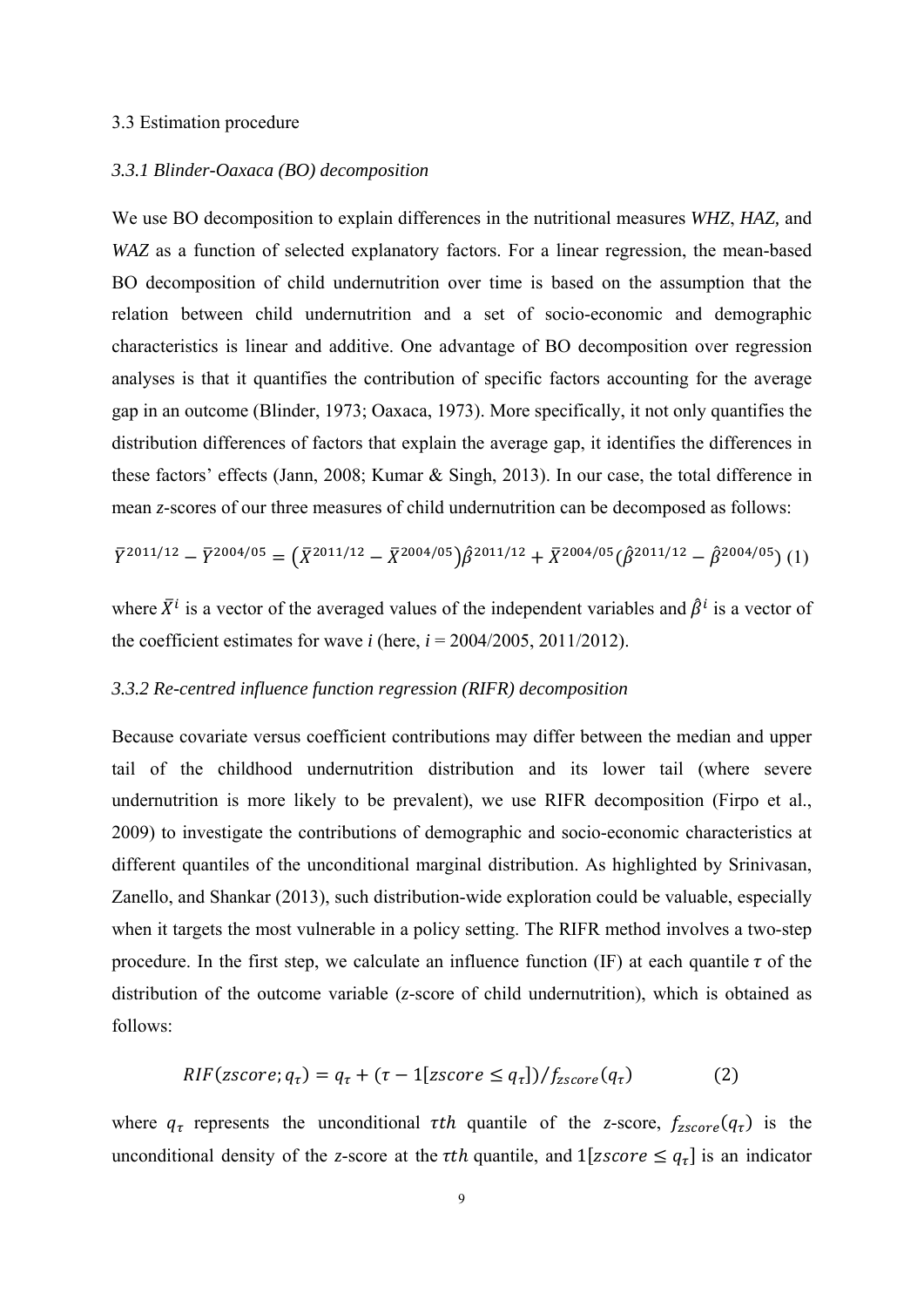function for whether the outcome variable is small or equal to the  $\tau$ th quantile. For each quantile, the coefficient on *X* for waves 2004/2005 and 2011/2012 are then estimated by regressing the RIF on *X*:

$$
q_{wave,\tau} = E_X \left[ E \left[ \widehat{RIF}(zscore; q_{wave,\tau}) | X_{wave} \right] \right] = E \left[ X_{wave} \right] \hat{\theta}_{wave,\tau} \tag{3}
$$

where  $q_{wave, \tau}$  is the unconditional  $\tau$ th quantile of the *z*-score for wave 2004/05 and 2011/12, respectively.  $\hat{\theta}_{wave,\tau}$  is the coefficient of the unconditional quantile regression, which captures the marginal effect of a change in the distribution of *X* on the unconditional quantile of the *z*-score.

In the second step, we employ the BO decomposition strategy at different quantiles (25%, 50%, and 75%) calculated by the RIFR:

$$
\hat{\Delta}_{\text{Zscore}}^{\tau} = \left[ \widehat{RIF} \left( \text{Zscore}_{2011/12}; q_{2011/12,\tau} \right) \right] - \left[ \widehat{RIF} \left( \text{Zscore}_{2004/05}; q_{2004/05,\tau} \right) \right] \tag{4}
$$
\n
$$
\hat{\Delta}_{\text{Zscore}}^{\tau} = \left( \bar{X}_{2011/12} - \bar{X}_{2004/05} \right) \hat{\theta}_{2011/12,\tau} + \bar{X}_{2004/05} \left( \hat{\theta}_{2011/12,\tau} - \hat{\theta}_{2004/05,\tau} \right) \tag{5}
$$

Both the explained and unexplained parts are then decomposed into the contributions of each covariate at the  $\tau$ th quantile in equation (5), which is in effect analogous to the BO decomposition in equation (1).

#### *3.3.3 Fairlie's (1999) non-linear decomposition*

As stressed by Fairlie (2016), applying standard BO decomposition to a linear probability model provides misleading estimates when dependent variables are binary, particularly if the group differences for an influential independent variable are relatively large. In this case, it is preferable to apply a relatively straightforward simulation technique for non-linear decomposition. Accordingly, in estimating the contributions of socio-economic and demographic factors to identified differences in our key undernutrition indicators – (severe) wasting, stunting, underweight, and the combined CIAF indicator – we follow Fairlie (1999) by employing a non-linear decomposition approach when the dependent variable is binary. Here, wasting, stunting, underweight, and overall anthropometric failure are the dependent variables, so the decomposition for the non-linear equation,  $Y = F(X\hat{\beta})$ , can be expressed as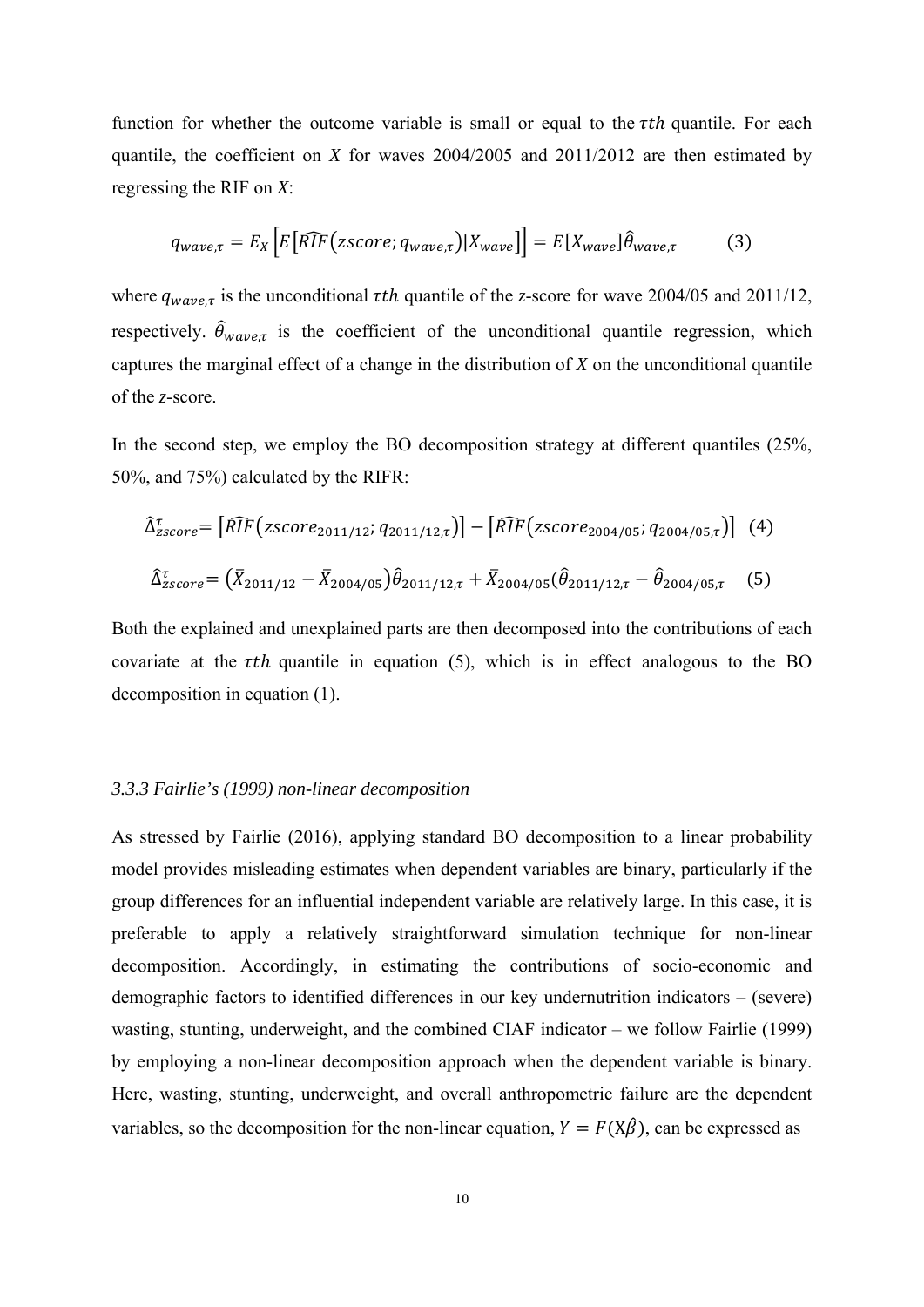$\bar{y}^{2011/12} - \bar{y}^{2004/05}$ 

$$
= \left(\sum_{i=1}^{N^{2011/12}} \frac{F(X_i^{2011/12}\hat{\beta}^{2004/05})}{N^{2011/12}} - \sum_{i=1}^{N^{2004/05}} \frac{F(X_i^{2004/05}\hat{\beta}^{2004/05})}{N^{2004/05}}\right) + \left(\sum_{i=1}^{N^{2011/12}} \frac{F(X_i^{2011/12}\hat{\beta}^{2011/12})}{N^{2011/12}} - \sum_{i=1}^{N^{2011/12}} \frac{F(X_i^{2011/12}\hat{\beta}^{2004/05})}{N^{2011/12}}\right) (6)
$$

where  $N^j$  denotes the sample size of each wave ( $j = 2004/2005$ , 2011/2012). Two aspects are worth noting: First, the BO decomposition in equation (1) is a special case of equation (6) where  $F(X_i\beta) = X_i\beta$ . Second, in equations (1) and (6), the first (explained) term on the right indicates the contribution resulting from a difference in the distribution of the determinant of *X*, and the second (unexplained) term refers to the part attributable to a difference in the effect of the determinants. Equally noteworthy, the second term captures all the potential effects of differences in unobservables (Fairlie, 2016). Here, in keeping with the majority of previous research using decomposition, we focus on the explained terms and their disaggregated contribution for individual covariates, which result primarily from the difficulty of interpreting the unexplained part.<sup>3</sup> The contribution of a variable is given by the average change in function if that variable is changed while all other variables remain the same. It should further be noted that for severe childhood undernutrition in terms of *WHZ*, *HAZ*, and *WAZ,* we use the same specification as in equation (6).

One potential concern related to Fairlie's (1999) sequential decomposition is path dependence, the possibility that changing the order of variables in the decomposition may produce different results (Fairlie, 2016; Schwiebert, 2015). We therefore test the decomposition estimates' sensitivity to variable re-ordering by randomizing their order in the decomposition (Fairlie, 2016; Schwiebert, 2015). As Fairlie (2016) also emphasizes, however, the decomposition procedure approximates the average decomposition over all possible orderings while preserving the summing up of properties by using a large number of replications. We therefore use 1,000 replications, the minimum number recommended for most applications (see, e.g., Fairlie, 2016). As a robustness check, we also perform an analysis using 5,000 replications.

When reporting the two-fold (explained vs. unexplained) decomposition results for these three decompositional methods, we categorize the disaggregated contributions of the

<sup>&</sup>lt;sup>3</sup> For a more detailed discussion of the unexplained part, see Jones (1983).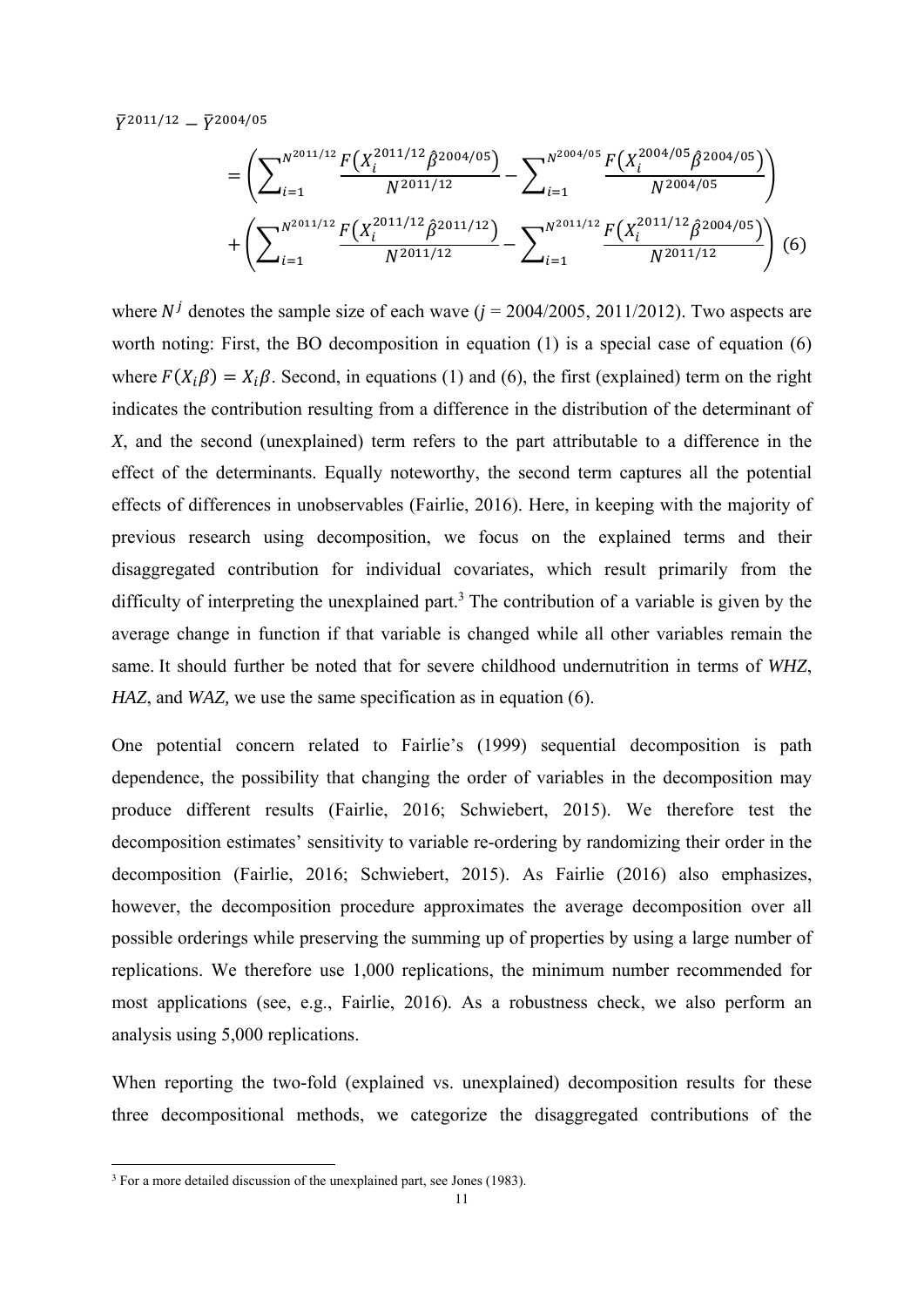determinants in the explained part into four main dimensions: maternal characteristics (mother's BMI and its squared term; mother's primary, secondary, tertiary school and above), household economic status (household wealth: poorest, poor, middle, rich, and richest); hygiene (the sum of water source, flushing toilet, and hand washing); and other (child age dummy for  $1 <$  age  $\leq 3$  and  $3 \leq$  age  $\leq 5$ ; child gender dummy; father's primary, secondary, tertiary school and above; caste: other backwards, schedules castes and tribes; religion: Muslim and other; and finally, 32 state dummies and a rural dummy).

#### **4. Results**

#### 4.1 Descriptive statistics

As Table 1 shows, stunting, underweight, and anthropometric failure improved modestly over the 2004/2005 to 2011/2012 period (a 44.0% to 35.5% decline in stunting, 33.1% to 27.2% in underweight, and 58.4% to 49.4% in CIAF). Wasting, however, slightly worsened over the same period, increasing from 16% to 16.9%. As regards *severe* undernutrition, all three individual indicators – wasting, stunting, and underweight – improved slightly during the same period; however, at different magnitudes: from 6.3% to 5.7% for severe wasting, from 25.4% to 17.5% for severe stunting, and 13.5% to 10.2% for severe underweight. Nonetheless, the CIAF indicates a much higher prevalence of undernutrition among children under five than do the individual measures, a finding well in line with previous observations (Nandy et al., 2005; Nandy & Svedberg, 2012; Sen & Mondal, 2012), and one that underscores the serious state of undernutrition among India's children.

| Variables                          | 2004-2005 | 2011-2012 | Mean difference |
|------------------------------------|-----------|-----------|-----------------|
| Nutritional outcomes               |           |           |                 |
| Weight-for-height $z$ -score (WHZ) | $-0.473$  | $-0.628$  | $0.155***$      |
| Height-for-age $z$ -score (HAZ)    | $-1.437$  | $-1.152$  | $-0.285***$     |
| Weight-for-age $z$ -score (WAZ)    | $-1.092$  | $-0.945$  | $-0.147***$     |
| Undernutrition measures            |           |           |                 |
| Wasting $(WHZ<-2)$                 | 0.160     | 0.169     | $-0.010$        |
| Stunting $(HAZ<-2)$                | 0.440     | 0.355     | $0.085***$      |
| Underweight (WAZ<-2)               | 0.331     | 0.272     | $0.059***$      |
| Severe wasting $(WHZ<-3)$          | 0.063     | 0.0570    | 0.005           |
| Severe stunting $(HAZ<-3)$         | 0.254     | 0.175     | $0.079***$      |
| Severe underweight $(WAZ<-3)$      | 0.135     | 0.102     | $0.033***$      |
| Anthropometric failure $(CIAF)$    | 0.584     | 0.494     | $0.090***$      |

Table 1 Descriptive statistics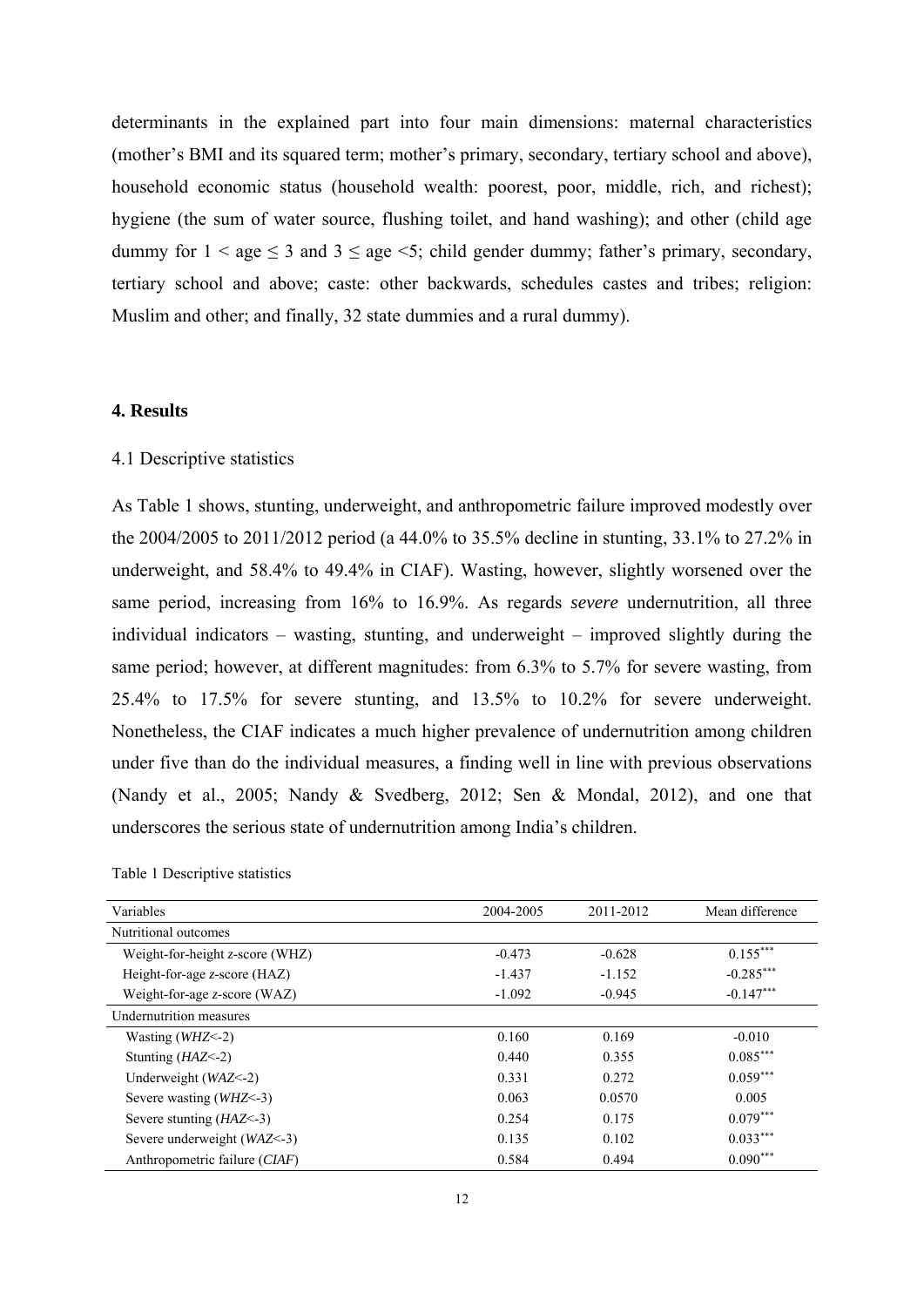| Maternal characteristics                    |        |       |             |
|---------------------------------------------|--------|-------|-------------|
| Mother's education: no education            | 0.573  | 0.489 | $0.084***$  |
| Mother's education: primary                 | 0.087  | 0.101 | $-0.014**$  |
| Mother's education: secondary               | 0.293  | 0.368 | $-0.076***$ |
| Mother's education: tertiary and above      | 0.048  | 0.042 | 0.006       |
| Mother's BMI (kg/m <sup>2</sup> )           | 20.510 | 20.74 | $-0.230***$ |
| Economic status                             |        |       |             |
| Household wealth: poorest                   | 0.344  | 0.199 | $0.145***$  |
| Household wealth: poor                      | 0.240  | 0.248 | $-0.007$    |
| Household wealth: middle                    | 0.200  | 0.183 | $0.018**$   |
| Household wealth: rich                      | 0.124  | 0.184 | $-0.060***$ |
| Household wealth: richest                   | 0.091  | 0.187 | $-0.095***$ |
| Hygiene                                     |        |       |             |
| Water source                                | 0.837  | 0.848 | $-0.011$    |
| Flushing toilet                             | 0.177  | 0.259 | $-0.082***$ |
| Hand washing                                | 0.992  | 0.993 | $-0.001$    |
| Other controls                              |        |       |             |
| Child's age (in years): $0 \le$ age $\le$ 1 | 0.307  | 0.309 | $-0.002$    |
| Child's age (in years): $1 <$ age $\leq 3$  | 0.213  | 0.205 | 0.008       |
| Child's age (in years): $3 <$ age $<$ 5     | 0.480  | 0.486 | $-0.006$    |
| Child' gender ( $1 =$ male, $0 =$ female)   | 0.513  | 0.524 | $-0.011$    |
| Father's education: no education            | 0.378  | 0.312 | $0.066***$  |
| Father's education: primary                 | 0.101  | 0.127 | $-0.026***$ |
| Father's education: secondary               | 0.445  | 0.487 | $-0.042***$ |
| Father's education: tertiary and above      | 0.076  | 0.074 | 0.002       |
| Caste: other                                | 0.242  | 0.208 | $0.034***$  |
| Caste: other backward                       | 0.408  | 0.399 | 0.009       |
| Caste: scheduled caste/tribe                | 0.350  | 0.393 | $-0.043***$ |
| Religion: Hindu                             | 0.766  | 0.763 | 0.003       |
| Religion: Muslim                            |        | 0.196 | $-0.027***$ |
|                                             | 0.168  |       |             |
| Religion: other                             | 0.065  | 0.041 | $0.024***$  |

*Note:* Mean values are reported for key variables in the IHDS 2004/2005 and 2011/2012. The significance of the mean difference is based on independent *t*-tests. \*  $p \le 0.05$ , \*\*  $p \le 0.01$ , \*\*\*  $p \le 0.001$ .

Figure 1 reports the kernel densities of the *z*-scores stratified by year. Using a Kolmogorov-Smirnov test for the equality of distributions, we consistently reject the null hypothesis that the distributions are the same over the two survey waves. However, two points are worth emphasizing: First, the mass of the distribution for *HAZ* and *WAZ* in 2011/2012 lies to the right of the 2004/2005 wave, suggesting improvements in these two measures of child undernutrition. Second, a relatively small part of the *WH*Z distribution in 2011/2012 lies to the left of the 2004/2005 distribution, indicating a slight deterioration in the weight-to-height measure. This observation is consistent with Maitra et al.'s (2013) finding for the 1998/1999 – 2005/2006 period based on NFHS data.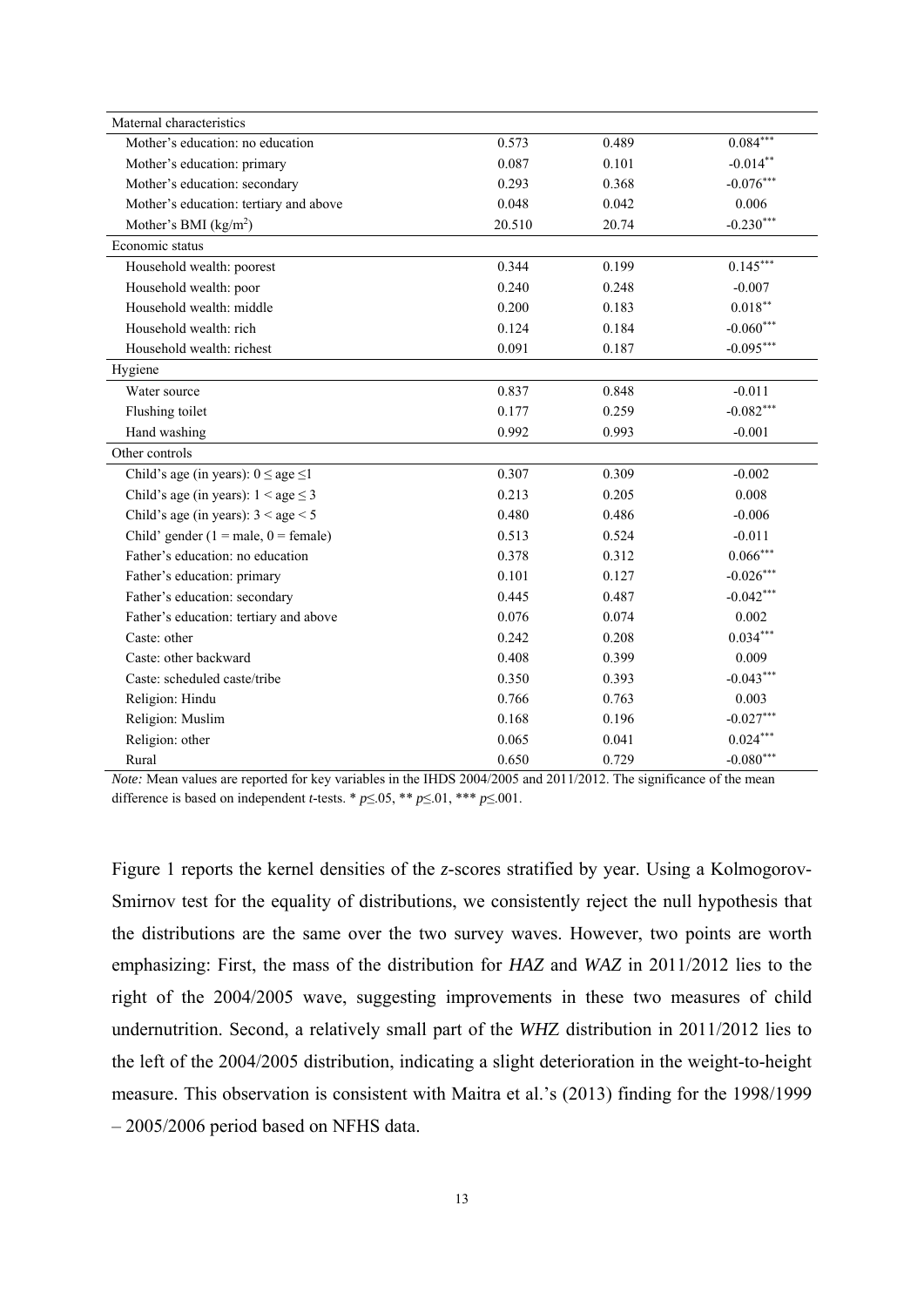

Figure 1 Kernel density estimates for *WHZ*, *HAZ*, and *WAZ* by year *Note*: Kolmogrov–Smirnov test *p*-value: *WHZ*: combined K–S 0.048; *p*-value = 0.000; *HAZ*: combined K–S 0.098; *p*-value = 0.000; *WAZ*: combined K–S 0.062; *p*-value = 0.000

#### 4.2 Explaining the differences in nutritional outcomes

#### *4.2.1 Blinder-Oaxaca decomposition estimates*

The results of the conventional BO decomposition for the *WHZ*, *HAZ*, and *WAZ z*-scores are reported in Table 2, with a (previously explained) focus on the explained part. This table reveals no significant explained differences in *WHZ* between 2004–2005 and 2011–2012. For *HAZ* and *WAZ,* however, which do document an improvement in undernutrition, the contributions of the explained part differ, with about 14–26% of the difference explainable by varying covariate endowments. As regards the separate contributions to the explained part made by differences in the individual distribution of each dimension, household economic status (measured by household wealth) is the most important contributor to explaining improvement in the average values of *HAZ* (115%) and *WAZ* (84%). The maternal characteristics such as mother's BMI and mother's education are also relatively important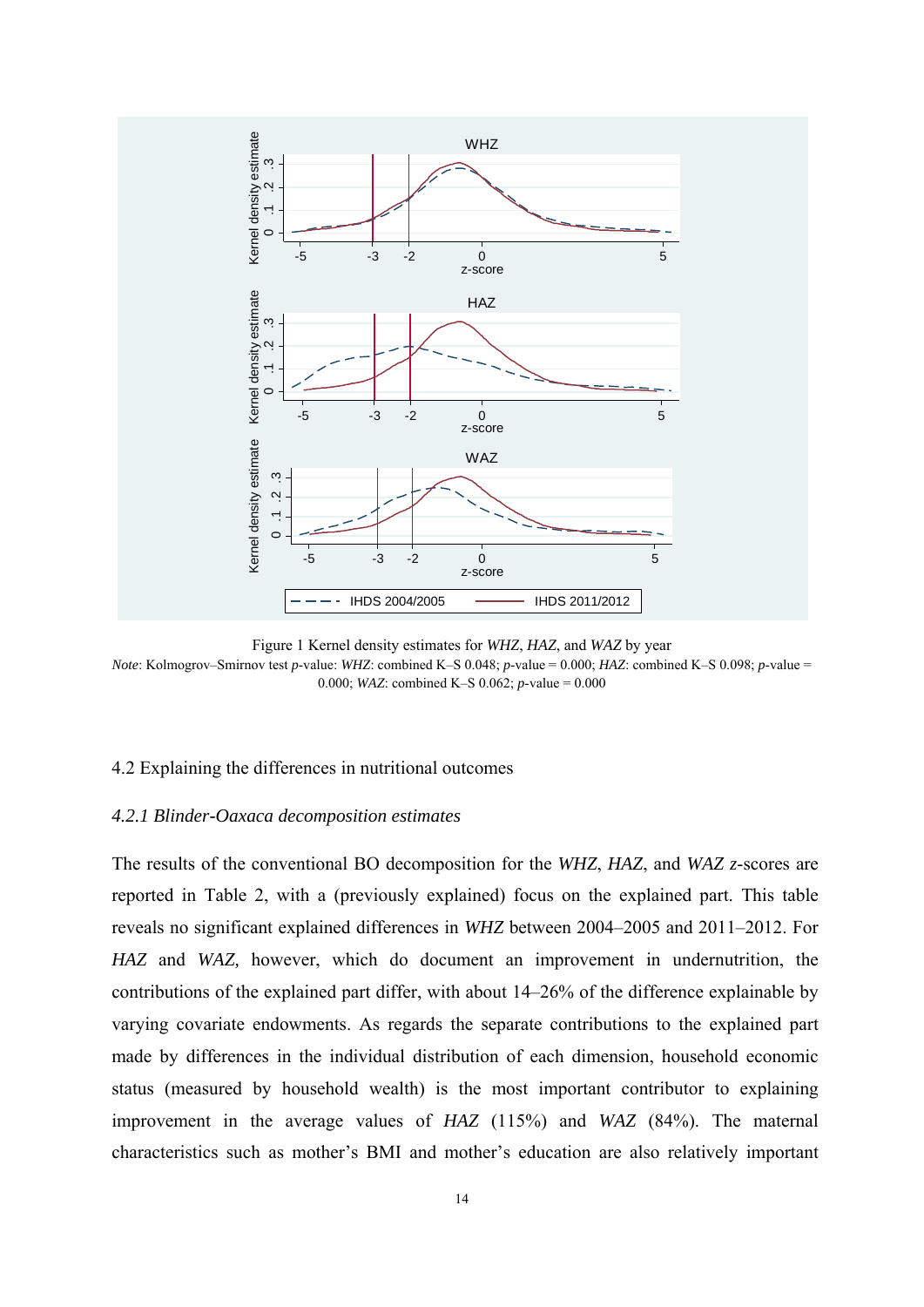contributors (*HAZ*: 16%; *WAZ*: 24%). These results are well in line with the NFHS-based findings of Chalasani (2012), Van de Poel and Speybroeck (2009), and Mazumdar (2010), who also identify household wealth and maternal education as the two largest contributory factors to childhood undernutrition. The importance of household wealth in reducing poor nutrition outcomes is also in keeping with the descriptive statistics reported in Table 1, which indicate that between the 2004–2005 and 2011–2012 periods, the proportion of children under five declined in the poorest wealth quintile but increased in the two richest wealth quintiles.

Table 2 Blinder-Oaxaca (BO) decomposition of socio-economic differences in undernutrition among Indian children under five: IHDS 2004/2005–2011/2012

|                          | WHZ          | Contribution  | HAZ          | Contribution  | WAZ          | Contribution  |
|--------------------------|--------------|---------------|--------------|---------------|--------------|---------------|
| Overall                  |              | $\frac{0}{0}$ |              | $\frac{0}{0}$ |              | $\frac{0}{0}$ |
| 2004-2005                | $-1.4179***$ |               | $-2.3455***$ |               | $-1.8944***$ |               |
|                          | (0.019)      |               | (0.022)      |               | (0.017)      |               |
| 2011-2012                | $-1.3970***$ |               | $-2.0669***$ |               | $-1.7054***$ |               |
|                          | (0.020)      |               | (0.024)      |               | (0.019)      |               |
| Total difference         | 0.0209       |               | $0.2786***$  |               | $0.1889***$  |               |
|                          | (0.028)      |               | (0.032)      |               | (0.026)      |               |
| Explained                |              |               | $0.0393**$   | 14            | $0.0494***$  | 26            |
|                          |              |               | (0.016)      |               | (0.012)      |               |
| Unexplained              |              |               | $0.2393***$  | 86            | $0.1395***$  | 74            |
|                          |              |               | (0.034)      |               | (0.027)      |               |
| <b>Explained</b> part    |              |               |              |               |              |               |
| Maternal characteristics |              |               | $0.0073*$    | 19            | $0.0118***$  | 24            |
|                          |              |               | (0.004)      |               | (0.004)      |               |
| Economic status          |              |               | $0.0453***$  | 115           | $0.0415***$  | 84            |
|                          |              |               | (0.012)      |               | (0.009)      |               |
| Hygiene                  |              |               | 0.0012       | 3             | $-0.0014$    | $-3$          |
|                          |              |               | (0.004)      |               | (0.003)      |               |
| Other                    |              |               | $-0.0144$    | $-37$         | $-0.0024$    | $-5$          |
|                          |              |               | (0.010)      |               | (0.007)      |               |
| $\boldsymbol{N}$         | 5,669        |               | 6,414        |               | 7,686        |               |

*Note:* The dependent variables are *z*-scores of weight-for-height, height-for-age, and weight-for-age. Maternal characteristics are mothers' BMI and its squared term; and the mother's education categories of primary, secondary, and tertiary and above. Household wealth is captured by the five wealth quintiles (with poorest as the reference category). Hygiene is access to piped/tube water for drinking, a flushing toilet, and mother's hand-washing behaviour. Other variables in the group are child age; gender; father's educational categories of primary, secondary, and tertiary and above; caste groups of other backward and scheduled/tribes; religion groups of Muslim and others; state dummies for all states excluding Uttar Pradesh, and a rural dummy. Standard errors are in parentheses.  $p < 0.1$ ,  $\ast p < 0.05$ ,  $\ast \ast p < 0.01$ .

#### 4.2.2 RIFR decomposition estimates

In a next step, we investigate the explanatory power of demographic and socio-economic characteristics at different quantiles of the unconditional marginal distribution of the undernutrition distribution (see Table 3). Three major findings are worth highlighting: First, household wealth (a proxy for the household economic status) once again consistently makes the largest contribution to the overall explained part for both *WAZ* and *HAZ* (panels B and C, respectively). However, such is not the case for any of the three quantiles for the *WHZ* indicator (panel A), where the difference cannot be explained with the socio-economic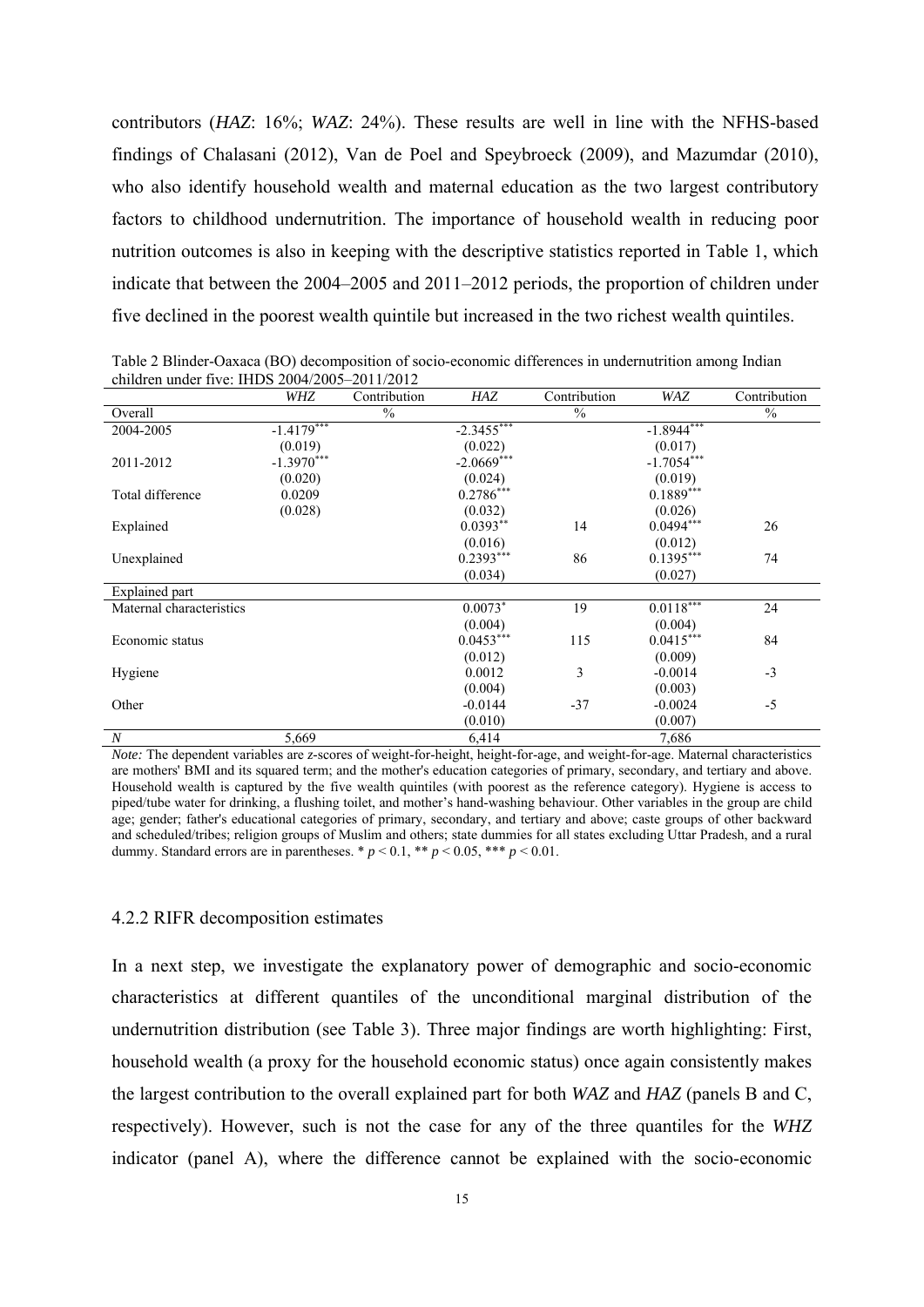variables used in the analysis. In fact, based on maternal characteristics, the *WHZ* gap should be consistently smaller. In the case of *HAZ* (panel B), in the lower parts of the distribution, about 10-11% of the gap can be explained with our variables, whereas in the upper part (75% quantile), the difference cannot be explained. In fact, in the 75% quantile, based on the considered determinants, the gap should be larger than it actually is. The fact that differences at the upper end of the distribution cannot be readily explained with the traditional determinants of undernutrition is not all that surprising. In the 25% quantile (i.e. those children particularly affected by undernutrition), the explained part of 10% can, to a large extent, be explained by household wealth. Turning to *WAZ* (panel C), we note that in the bottom part of the distribution, about 20-36% of the gap can be explained by our variables. Household wealth, once again, plays a main role, accounting for much of the explained part of the gap.

Table 3: RIFR decomposition of socio-economic differences in *WHZ*, *HAZ*, and *WAZ* among Indian children under five: IHDS 2004/2005–2011/2012

| Panel A                  |              |                          |               | WHZ                      |              |                          |
|--------------------------|--------------|--------------------------|---------------|--------------------------|--------------|--------------------------|
|                          | 25%          | Contribution             | 50%           | Contribution             | 75%          | Contribution             |
| Overall                  |              | $\overline{\frac{0}{0}}$ |               | $\overline{\frac{0}{0}}$ |              | $\overline{\frac{0}{0}}$ |
| 2004-2005                | $-1.4884***$ |                          | $-0.5513***$  |                          | $0.4443***$  |                          |
|                          | (0.027)      |                          | (0.026)       |                          | (0.031)      |                          |
| 2011-2012                | $-1.5492***$ |                          | $-0.6641***$  |                          | $0.2546***$  |                          |
|                          | (0.036)      |                          | (0.026)       |                          | (0.036)      |                          |
| Total difference         | $-0.0608$    |                          | $-0.1128***$  |                          | $-0.1897***$ |                          |
|                          | (0.042)      |                          | (0.036)       |                          | (0.050)      |                          |
| Explained                |              |                          | 0.0242        | $-21$                    | 0.0320       | $-17$                    |
|                          |              |                          | (0.017)       |                          | (0.020)      |                          |
| Unexplained              |              |                          | $-0.1370***$  | 121                      | $-0.2217***$ | 117                      |
|                          |              |                          | (0.039)       |                          | (0.054)      |                          |
| <b>Explained</b> part    |              |                          |               |                          |              |                          |
| Maternal characteristics |              |                          | $0.0149**$    | $-62$                    | $0.0204***$  | $-64$                    |
|                          |              |                          | (0.006)       |                          | (0.007)      |                          |
| Economic status          |              |                          | 0.0063        | $-26$                    | 0.0120       | $-38$                    |
|                          |              |                          | (0.012)       |                          | (0.015)      |                          |
| Hygiene                  |              |                          | 0.0016        | $-7$                     | $-0.0029$    | 9                        |
|                          |              |                          | (0.005)       |                          | (0.006)      |                          |
| Other                    |              |                          | 0.0015        | $-5$                     | 0.0026       | $-7$                     |
|                          |              |                          | (0.012)       |                          | (0.012)      |                          |
| $\boldsymbol{N}$         | 8,481        |                          | 8,481         |                          | 8,481        |                          |
| Panel B                  |              |                          |               | HAZ                      |              |                          |
|                          | 25%          | Contribution             | 50%           | Contribution             | 75%          | Contribution             |
| Overall                  |              | $\overline{\frac{0}{0}}$ |               | $\overline{\frac{0}{0}}$ |              | $\overline{\frac{0}{0}}$ |
| 2004-2005                | $-2.9910***$ |                          | $-1.7046***$  |                          | $-0.1274**$  |                          |
|                          | (0.041)      |                          | (0.034)       |                          | (0.056)      |                          |
| 2011-2012                | $-2.4898***$ |                          | $-1.3866$ *** |                          | 0.0371       |                          |
|                          | (0.041)      |                          | (0.043)       |                          | (0.049)      |                          |
| Total difference         | $0.5012***$  |                          | $0.3180***$   |                          | $0.1645**$   |                          |
|                          | (0.056)      |                          | (0.055)       |                          | (0.076)      |                          |
| Explained                | $0.0506*$    | 10                       | 0.0359        | 11                       | $-0.0667$    | $-41$                    |
|                          | (0.027)      |                          | (0.030)       |                          | (0.040)      |                          |
| Unexplained              | $0.4506***$  | 90                       | $0.2821***$   | 89                       | $0.2312***$  | 141                      |
|                          | (0.062)      |                          | (0.056)       |                          | (0.073)      |                          |
| <b>Explained</b> part    |              |                          |               |                          |              |                          |
| Maternal characteristics | 0.0092       | 18                       | 0.0101        | 28                       | $-0.0015$    | $\overline{2}$           |
|                          | (0.007)      |                          | (0.008)       |                          | (0.010)      |                          |
|                          |              |                          |               |                          |              |                          |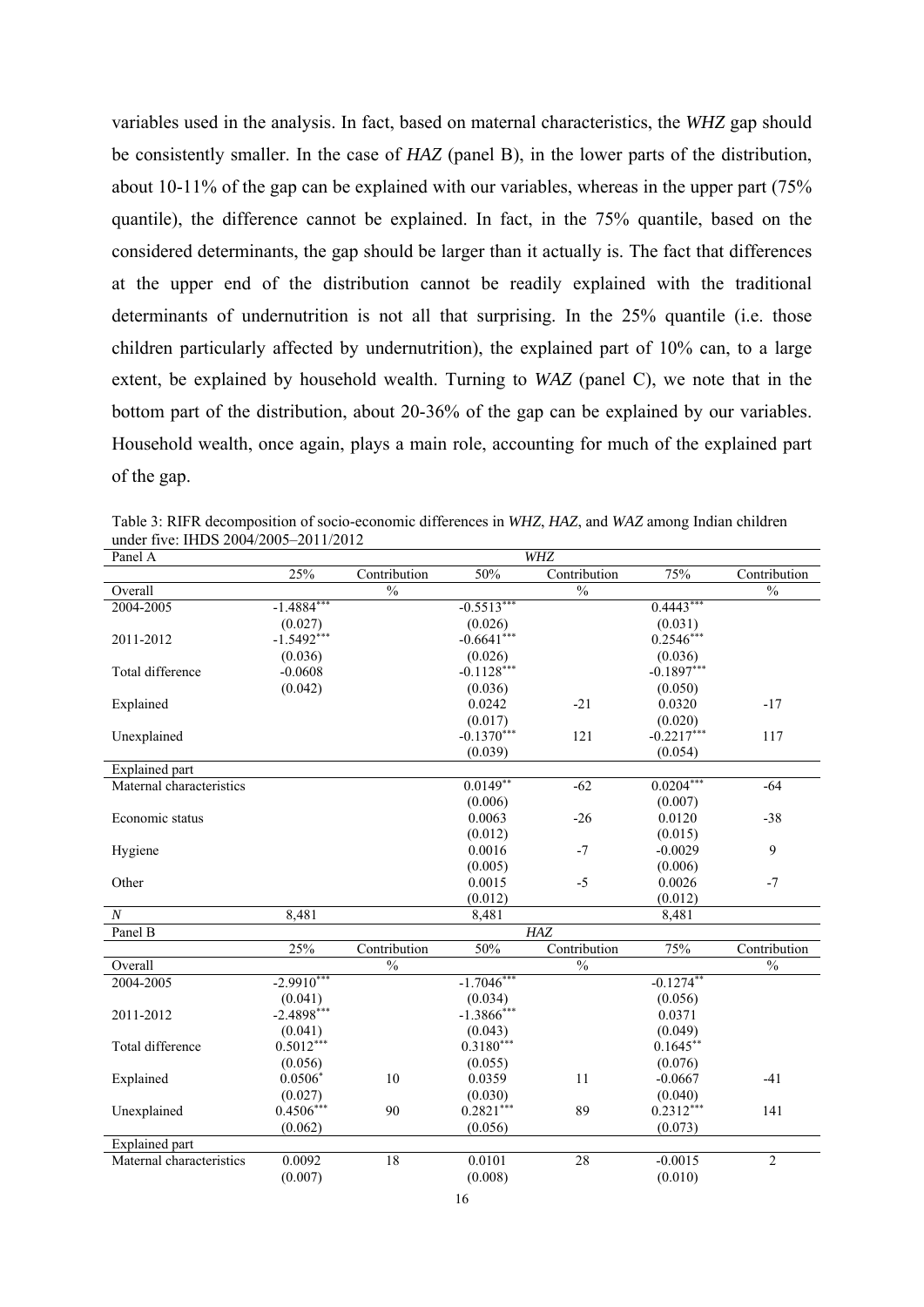| Economic status        | $0.0698***$  | 138          | $0.0579***$   | 161           | 0.0221        | $-33$          |
|------------------------|--------------|--------------|---------------|---------------|---------------|----------------|
|                        | (0.019)      |              | (0.017)       |               | (0.024)       |                |
| Hygiene                | 0.0051       | 10           | 0.0037        | 10            | $-0.0012$     | $\overline{c}$ |
|                        | (0.007)      |              | (0.007)       |               | (0.010)       |                |
| Other                  | $-0.0335*$   | $-66$        | $-0.0358*$    | $-99$         | $-0.0861$ *** | 129            |
|                        | (0.017)      |              | (0.020)       |               | (0.029)       |                |
| $\boldsymbol{N}$       | 8,418        |              | 8,418         |               | 8,418         |                |
| Panel $\overline{C}$   |              |              |               | WAZ           |               |                |
|                        | 25%          | Contribution | 50%           | Contribution  | 75%           | Contribution   |
| Overall                |              | $\%$         |               | $\frac{0}{0}$ |               | $\%$           |
| 2004-2005              | $-2.3631***$ |              | $-1.3058***$  |               | $-0.1695***$  |                |
|                        | (0.029)      |              | (0.033)       |               | (0.039)       |                |
| 2011-2012              | $-2.0723***$ |              | $-1.1190***$  |               | $-0.1120***$  |                |
|                        | (0.031)      |              | (0.030)       |               | (0.039)       |                |
| Total difference       | $0.2909***$  |              | $0.1869***$   |               | 0.0575        |                |
|                        | (0.040)      |              | (0.045)       |               | (0.050)       |                |
| Explained              | $0.0581***$  | 20           | $0.0666$ ***  | 36            |               |                |
|                        | (0.021)      |              | (0.023)       |               |               |                |
| Unexplained            | $0.2328***$  | 80           | $0.1203***$   | 64            |               |                |
|                        | (0.046)      |              | (0.043)       |               |               |                |
| <b>Explained</b> part  |              |              |               |               |               |                |
| Mother characteristics | $0.0203***$  | 35           | $0.0160^{**}$ | 24            |               |                |
|                        | (0.006)      |              | (0.007)       |               |               |                |
| Economic status        | $0.0470***$  | 81           | $0.0721***$   | 108           |               |                |
|                        | (0.014)      |              | (0.013)       |               |               |                |
| Hygiene                | $-0.0003$    | $-1$         | $-0.0026$     | $-4$          |               |                |
|                        | (0.005)      |              | (0.006)       |               |               |                |
| Other                  | $-0.0089$    | $-15$        | $-0.0189$     | $-28$         |               |                |
|                        | (0.013)      |              | (0.015)       |               |               |                |
| $\boldsymbol{N}$       | 9,962        |              | 9,962         |               | 9,962         |                |

*Note*: The groups are the same as in Table 2. The dependent variables are the *z*-scores of weight-for-height (*WHZ*), heightfor-age (*HAZ*), and weight-for-age (*WAZ*). Standard errors are in parentheses. \*  $p < 0.1$ , \*\*  $p < 0.05$ , \*\*\*  $p < 0.01$ .

#### 4.3 Explaining the differences in undernutrition between 2004–2005 and 2011–2012

#### *4.3.1 Undernutrition in children under five at a <-2 standard deviation cut-off*

A useful way to measure the extent of the undernutrition is to classify the *z*-scores into the three levels suggested by Kassouf and Senauer (1996): (i) severe: *z*-score <-3, (ii) moderate: *z*-score in the -3 to -2 interval, and (iii) normal and mild (combined into one category): *z*score larger than -2. Given that all three undernutrition indicators (wasting, stunting, underweight) and the CIAF are binary measures, we estimate the non-linear decomposition regressions proposed by Fairlie (1999). Because our aim is to identify the factors that influence both general and severe undernutrition in children under five, in Tables 4 and 5, we report the results for cut-offs of -2 standard deviations (general undernutrition) and -3 standard deviations (severe undernutrition), respectively.

As Table 4 shows, the contributions of the explained part vary substantially for the different measures of child undernutrition: 6% for stunting, 22% for mild underweight, and 21% for the CIAF, with no significant explained differences for wasting. For the individual contribution of each dimension in the explained part, household economic status (household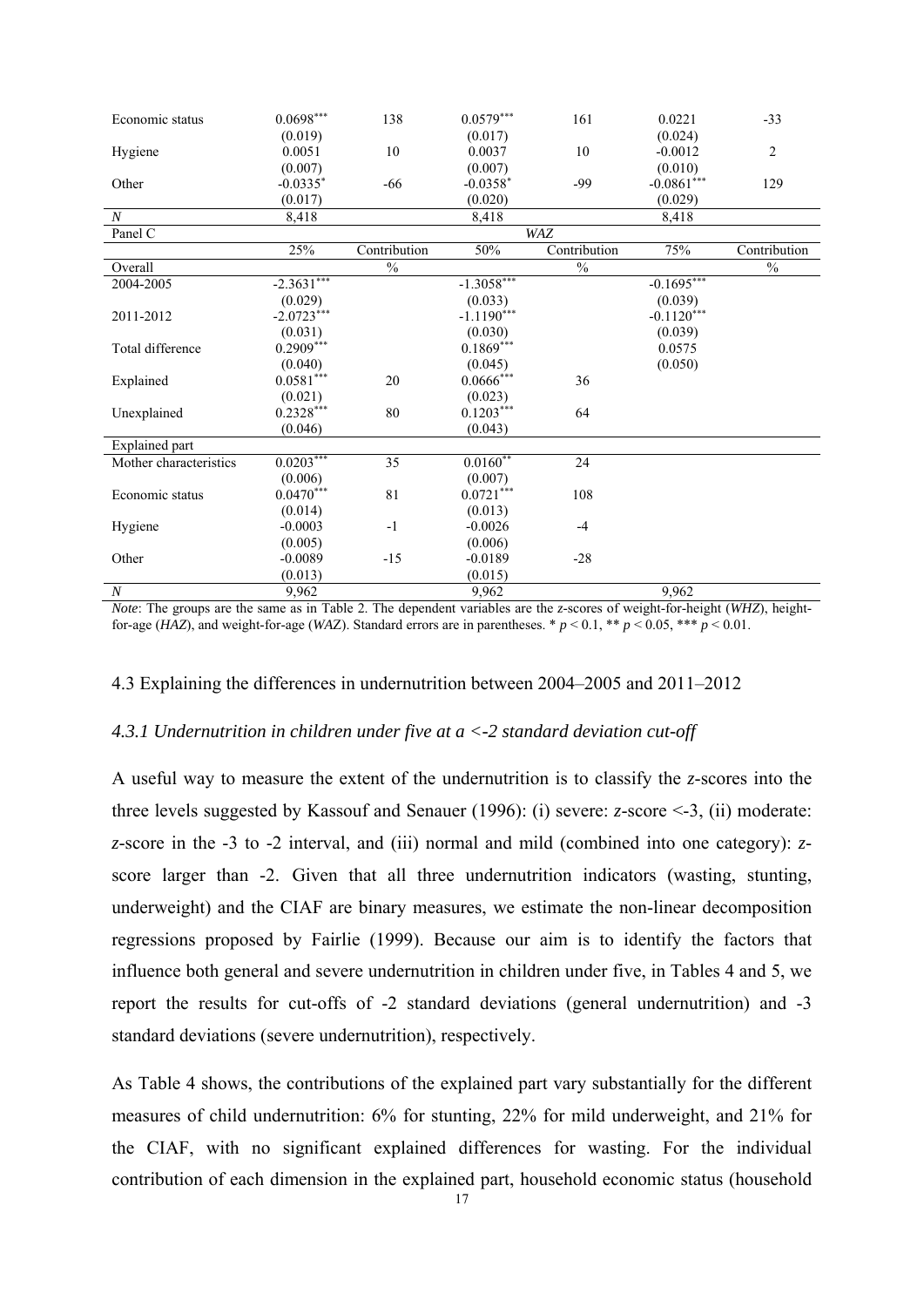wealth) uniformly explains the largest proportion of improvements in stunting, underweight, and anthropometric failure, with contributions of 161%, 89%, and 66%, respectively. Likewise, maternal characteristics (including maternal BMI and education) explain 69% of stunting, 48% of underweight, 23% of anthropometric failure.<sup>4</sup>

|                          | Wasting | Contribution  | Stunting     | Contribution  | Underweight  | Contribution  | <b>CIAF</b>  | Contribution  |
|--------------------------|---------|---------------|--------------|---------------|--------------|---------------|--------------|---------------|
|                          |         | $\frac{0}{0}$ |              | $\frac{0}{0}$ |              | $\frac{0}{0}$ |              | $\frac{0}{0}$ |
| 2004-2005                | 0.1595  |               | 0.4398       |               | 0.3314       |               | 0.5842       |               |
| 2011-2012                | 0.1691  |               | 0.3546       |               | 0.2724       |               | 0.4943       |               |
| Total difference         | 0.0096  |               | $-0.0852$    |               | $-0.0590$    |               | $-0.0899$    |               |
| Explained                |         |               | $-0.0049$    | 6             | $-0.0132$    | 22            | $-0.0185$    | 21            |
| Unexplained              |         |               | $-0.0803$    | 94            | $-0.0458$    | 78            | $-0.0714$    | 79            |
| Explained part           |         |               |              |               |              |               |              |               |
| Maternal characteristics |         |               | $-0.0034***$ | 69            | $-0.0063***$ | 48            | $-0.0042***$ | 23            |
|                          |         |               | (0.001)      |               | (0.001)      |               | (0.001)      |               |
| Economic status          |         |               | $-0.0079**$  | 161           | $-0.0117***$ | 89            | $-0.0122***$ | 66            |
|                          |         |               | (0.004)      |               | (0.003)      |               | (0.004)      |               |
| Hygiene                  |         |               | $-0.0027$    | 55            | $-0.0007$    | 5             | $-0.0021$    | 11            |
|                          |         |               | (0.002)      |               | (0.001)      |               | (0.002)      |               |
| Other                    |         |               | $0.0092***$  | $-187$        | $0.0054***$  | $-42$         | $-0.0000$    | $\theta$      |
|                          |         |               | (0.003)      |               | (0.002)      |               | (0.003)      |               |
| Number of replications   | 1.000   |               | 1,000        |               | 1,000        |               | 1,000        |               |

| Table 4: Non-linear decomposition of socio-economic differences in undernutrition among Indian children |
|---------------------------------------------------------------------------------------------------------|
| under five: IHDS $2004/2005-2011/2012$ (based on probit estimates)                                      |

*Note*: The groups are the same as in Table 2. The dependent variable is a dummy for whether the respondent is suffering or has suffered from wasting, stunting, underweight, and/or anthropometric failure. Standard errors are in parentheses. \* *p* < 0.1, \*\* *p* < 0.05, \*\*\*  $p < 0.01$ .

#### *4.3.2 Severe undernutrition in children under five with a <-3 standard deviation cut-off*

Following Chalasani (2012), we also examine severe forms of stunting and underweight (Table 5), showing that once again, household economic status (household wealth) is the most important contributor to improvement in severe childhood undernutrition at 65% and 69% for stunting and underweight, respectively. Maternal characteristics also remain relatively important, particularly for severe underweight, with a contribution of 39%.

Table 5: Non-linear decomposition of socio-economic differences in severe undernutrition among Indian children under five: IHDS 2004/2005– 2011/2012 (based on probit estimates)

|                  | Severe    | Contribution  | Severe    | Contribution | <b>Severe</b> | Contribution  |
|------------------|-----------|---------------|-----------|--------------|---------------|---------------|
|                  | wasting   |               | stunting  |              | underweight   |               |
|                  |           | $\frac{0}{0}$ |           | $\%$         |               | $\frac{0}{0}$ |
| 2004-2005        | 0.0625    |               | 0.2539    |              | 0.1348        |               |
| 2011-2012        | 0.0573    |               | 0.1751    |              | 0.1022        |               |
| Total difference | $-0.0052$ |               | $-0.0788$ |              | $-0.0326$     |               |
|                  |           |               |           |              |               |               |

<sup>4</sup> To check the possible biases from path dependence, and also to measure the case of severe undernutrition in under-five Indian children, we also randomize the variable order and re-run the estimates with 1,000 and 5,000 replications. The results, available from the authors upon request, are qualitatively similar.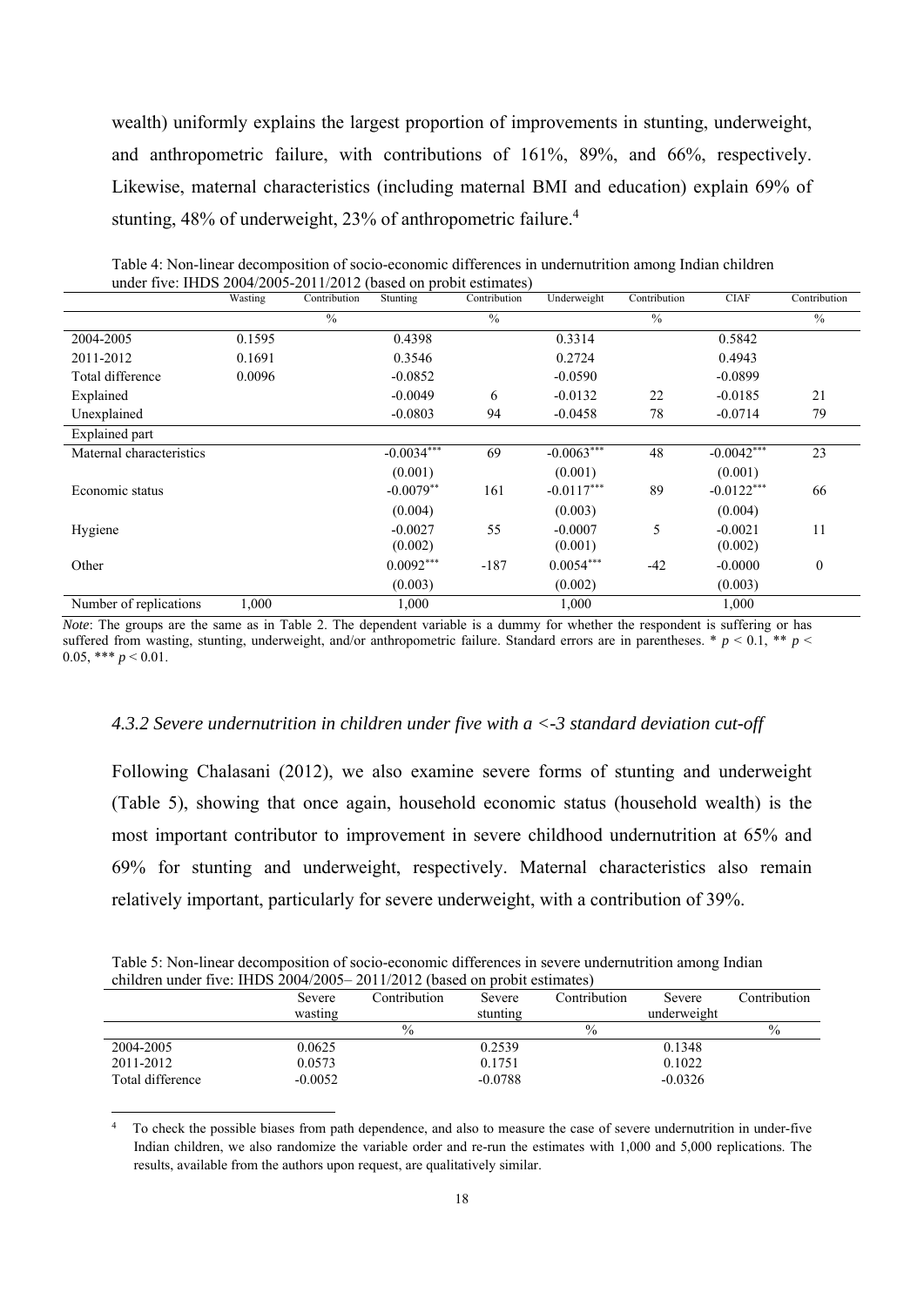| Explained                       | $-0.0082$    | 10    | $-0.0103$    | 32    |
|---------------------------------|--------------|-------|--------------|-------|
| Unexplained                     | $-0.0706$    | 90    | $-0.0223$    | 68    |
| Explained part                  |              |       |              |       |
| Maternal characteristics        | $-0.0018**$  | 22    | $-0.0040***$ | 39    |
|                                 | (0.001)      |       | (0.001)      |       |
| Economic status                 | $-0.0135***$ | 165   | $-0.0071***$ | 69    |
|                                 | (0.003)      |       | (0.002)      |       |
| Hygiene                         | 0.0005       | -6    | $-0.0009$    | 9     |
|                                 | (0.002)      |       | (0.001)      |       |
| Other                           | $0.0066***$  | $-81$ | 0.0017       | $-17$ |
|                                 | (0.002)      |       | (0.001)      |       |
| 1.000<br>Number of replications | 1,000        |       | 1,000        |       |

*Note*: The groups are the same as in Table 2. The dependent variable is a dummy for the respondent is suffering or has suffered from wasting, stunting, underweight, and/or anthropometric failure. Standard errors are in parentheses.  $p < 0.1$ , \*\*  $p < 0.05$ , \*\*\*  $p < 0.01$ .

Taken together, the results for the BO, non-linear, and IRFR decompositions suggest that household economic status (proxied by household wealth) consistently makes the largest contribution to the explained part of the observations, irrespective of whether the measure used is the *WHZ*, *HAZ*, or *WAZ*. The same holds for *CIAF* in the non-linear decomposition. Maternal characteristics are also important, however, especially for severe underweight, all three percentiles of the *WHZ*, and the 25% and 50% quantiles of *WAZ*. These outcomes conform closely to earlier decomposition results for India based on NFHS data (Chalasani, 2012; Mazumdar, 2010; Van de Poel & Speybroeck, 2009), suggesting that the underlying drivers of child undernutrition in India have remained the same.

#### **5. Conclusions**

The poor nutritional outcomes for children in India, coupled with the high economic growth rates in recent decades, have been the subject of much research. Not only is India the largest contributor to the critical public health problem of wasting in South Asia (UNICEF, 2013), but it has the worst record for stunting in children under five. Nevertheless, the studies that yielded these observations are based on data that are over a decade old, so although their identification of the most adversely affected socio-economic groups is useful, the international community still has limited understanding of the critical factors contributing to undernutrition in Indian children.

To help remedy this problem, we analyse recently released data from phases I (2004/2005) and II (2011/2012) of the nationally representative Indian Human Development Studies to provide a more up-to-date and comprehensive profile of the key demographic and socio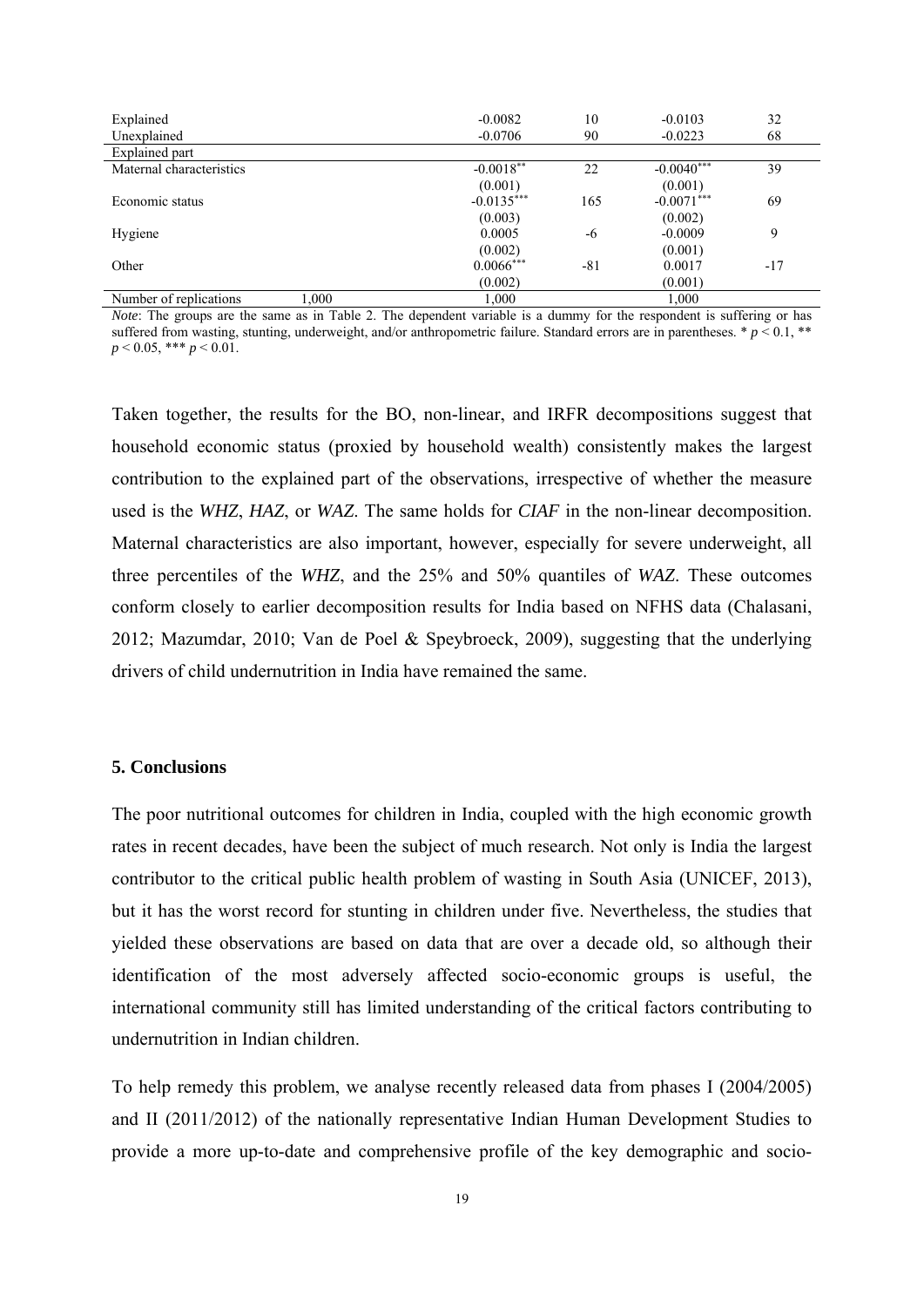economic determinants of undernutrition in Indian children under five. In a first analytic step, we use *z*-scores for weight-for-height (*WHZ*), height-for-age (*HAZ*), weight-for-age (*WA*Z), and overall anthropometric failure (*CIAF*) to sketch undernutrition trends in this population from 2005 to 2012, which allows us to identify any changes in nutritional outcomes. Next, using conventional BO decomposition, we assess the disaggregated contributions of demographic and socio-economic determinants to the changes in various indicators of child undernutrition over the period under study. In this way, we are able to identify the characteristics that are most effective in explaining child nutrition so that they can be better targeted by policy intervention. We then introduce an unconditional quantile decomposition technique – the re-centred influential function regression (RIFR) – to identify the contributions of demographic and socio-economic characteristics at different quantiles of the unconditional marginal distribution of the childhood undernutrition distribution. Because our wasting, stunting, underweight, and anthropometric failure measures are all binary, we are able to overcome any possible biases from the conventional BO decomposition by applying the non-linear decomposition technique proposed by Fairlie (1999).

Our analysis yields the following major findings: First, even though more children were represented in the higher wealth quintiles in IHDS-II (2011–2012), wasting had worsened slightly since IHDS-I (2004–2005). Given that wasting results from a child being unable to take in adequate calories because of repeated infections and/or diarrhoea, a wasted child is at high risk of death. Nevertheless, a modest improvement is observable in stunting, underweight, and overall anthropometric failure, as well as in severe undernutrition. On the other hand, the CIAF scores reveal a much higher prevalence of child undernutrition, suggesting that conventional undernutrition indicators like wasting, stunting, and underweight may underestimate its actual extent. This finding is consistent with those of previous studies using older data sets (Nandy et al., 2005; Nandy & Svedberg, 2012; Savanur & Ghugre, 2015; Sen & Mondal, 2012), underscoring the CIAF's validity for evaluating overall undernutrition and identifying children with multiple anthropometric failures.

In addition, even though our analysis points to uneven progress in improving *WHZ*, *WAZ*, and *HAZ*, all three decomposition techniques (BO, non-linear, and RIFR) indicate that household economic status consistently makes the largest contribution to the explained part of all three nutritional measures. It is also the largest contributor to the explained part of *CIAF* in the non-linear decomposition. Nevertheless, maternal characteristics also play a relatively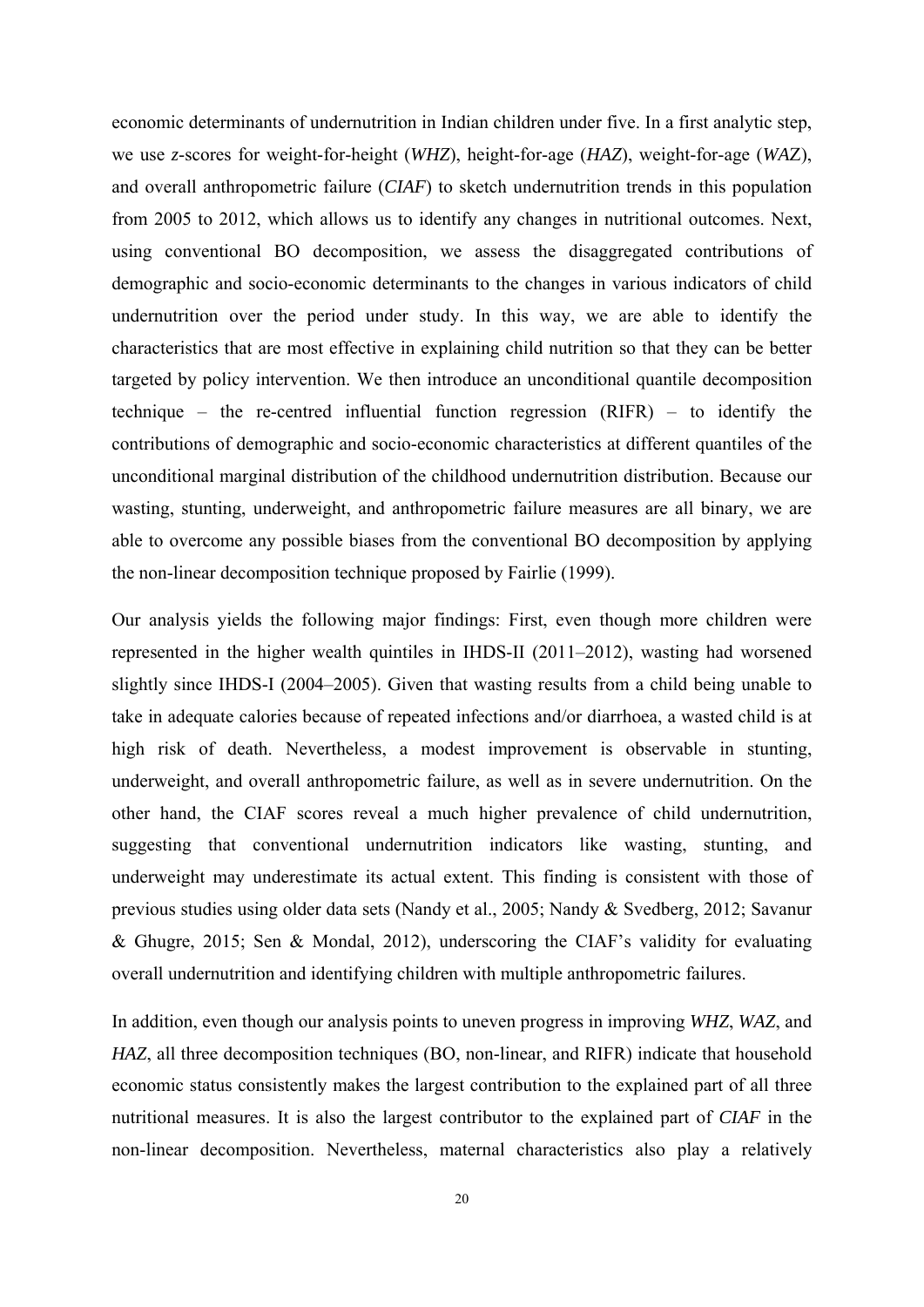important role, especially for severe underweight, all three percentiles of the *WHZ* and 25% and 50% quantiles of *WAZ*. The robustness of these findings has important implications for the development of appropriate policies to address the critical factors that may be contributing to the slow progress in improving nutrition among India's children.

As highlighted by the recently released 2013 *Lancet* Maternal and Child Nutrition Series (MCNS) (Lancet, 2013), the new sustainable development agenda should prioritize all forms of undernutrition, with a special emphasis on nutrition-specific interventions and programs (e.g. addressing the immediate determinants of child undernutrition), nutrition sensitive programmes and approaches (e.g. addressing the underlying determinants of child undernutrition), and building an enabling environment (e.g. addressing the basic determinants of child undernutrition). Our research has highlighted the main determinants of undernutrition among Indian children. Appropriate policies focusing on these determinants (household wealth, maternal BMI and education) need to be fostered. It is worth noting that these lacklustre trends in child nutrition in India have occurred despite a funding increase from US\$35 million in 1990 to US\$170 million in 2000 for the ICDS program, and a 2005 Indian government decision to give high priority to its expansion. Moreover, although the ICDS is the most well-known of India's national dedicated maternal and child health nutrition and education programs, there are at least two other national and 10 regional nutrition and education programs, including the National Midday Meal Scheme, the National Rural Health Mission, the Comprehensive Rural Health Project, the Integrated Nutrition and Health Program, and the Public Distribution System. Unfortunately, these programs appear to compete rather than collaborate with one another in the achievement of optimal maternal and child health outcomes (Mann, Eble, Frost, Premkumar, & Boone, 2010; Tarozzi, 2002).

#### **Acknowledgements**

This research uses data from the Indian Human Development Studies (IHDS) which was collected by the University of Maryland and the National Council of Applied Economic Research (NCAER), New Delhi. The usual disclaimer applies.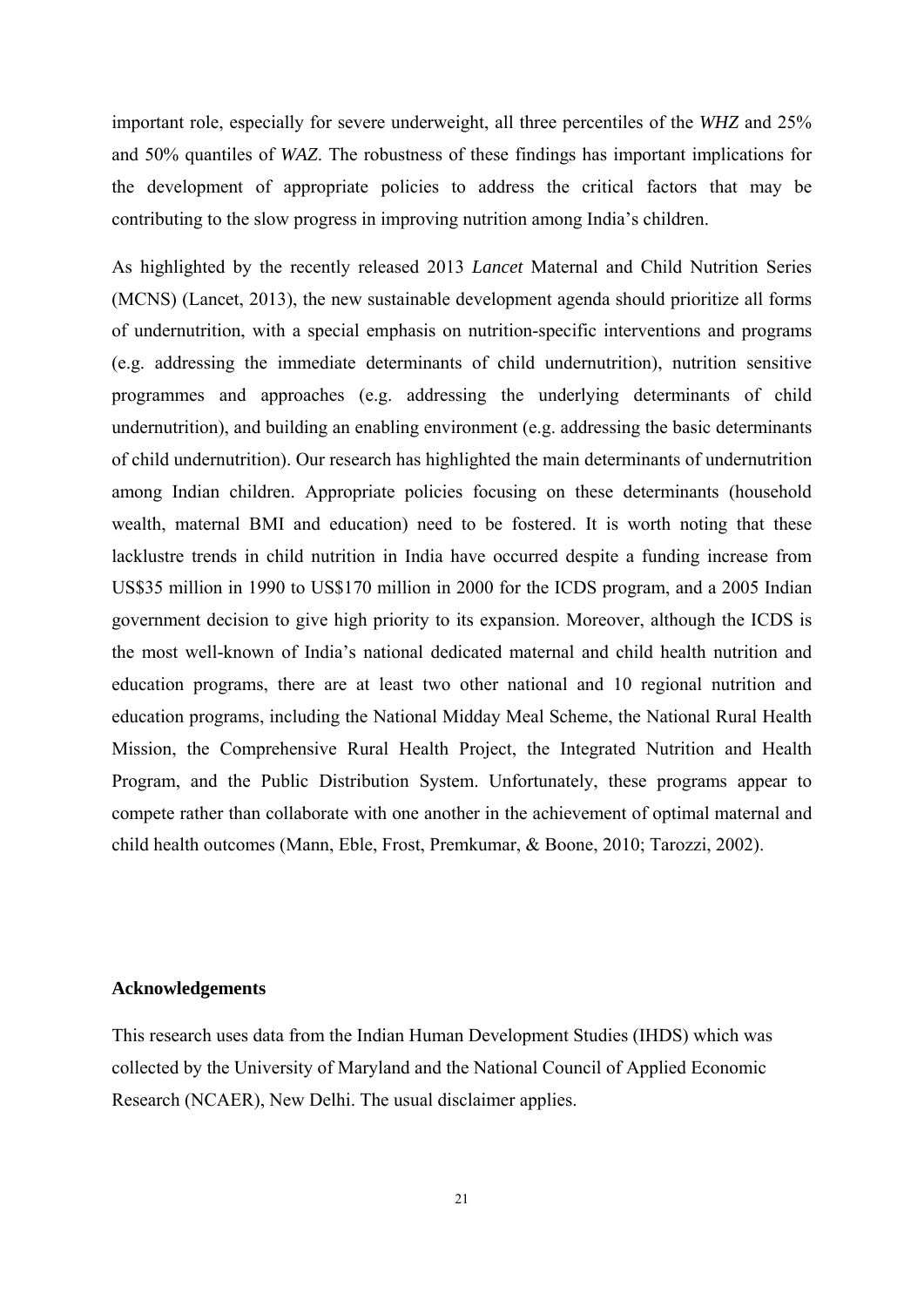#### **References**

- Barker, D. J. (1995). Fetal origins of coronary heart disease. *British Medical Journal*, *311*, 171–174.
- Bhalotra, S., Valente, C., & van Soest, A. (2010). The puzzle of Muslim advantage in child survival in India. *Journal of Health Economics, 29*, 191–204.
- Blinder, A. S. (1973). Wage discrimination: Reduced form and structural estimates. *Journal of Human Resources, 8*, 436–455.
- Brennan, L., McDonald, J., & Shlomowitz, R. (2004). Infant feeding practices and chronic child malnutrition in the Indian states of Karnataka and Uttar Pradesh. *Economics and Human Biology, 2*, 139–158.
- Cavatorta, E., Shankar, B., & Flores-Martinez, A. (2015). Explaining cross-state disparities in child nutrition in rural India. *World Development, 76*, 216–237.
- Chalasani, S. (2012). Understanding wealth-based inequalities in child health in India: A decomposition approach. *Social Science and Medicine, 75*, 2160–2169.
- Deaton, A., & Dréze., J. (2009). Food and nutrition in India: Facts and interpretations. *Economic and Political Weekly, 44*, 42–65.
- Edoka, I. P. (2012). Decomposing differences in cotinine distribution between children and adolescents from different socio-economic backgrounds. University of York Health, Econometrics and Data Group Working Paper No. 12/29, York, UK.
- Fairlie, R. W. (1999). The absence of the African American owned business: An analysis of the dynamics of self-employment. *Journal of Labor Economics, 17*, 80–108.
- Fairlie, R. W. (2006). An extension of the Blinder-Oaxaca decomposition technique to logit and probit models. IZA Discussion Paper No.1917.
- Fairlie, R. W. (2016). Addressing path dependence and incorporating sample weights in the non-linear Blinder-Oaxaca technique for logit, probit and other non-linear models. Race and the Digital Divide Discussion Paper, University of California, Santa Cruz.
- Filmer, D., & Pritchett, L. H. (2001). Estimating wealth effects without expenditure data or tears: An application to educational enrollments in states of India. *Demography, 38*, 115–132.
- Firpo, S., Fortin, N. M., & Lemieux, T. (2009). Unconditional quantile regressions. *Econometrica, 77*, 953–973.
- Gragnolati, M., Shekar, M., Das Gupta, M., Bredenkamp, C., & Lee, Y. K. (2005). India's undernourished children: A call for reform and action. Health, Nutrition, and Population Discussion Paper, World Bank, Washington, DC.
- Grantham-McGregor, S. (1995). A review of studies of the effect of severe malnutrition on mental development. *Journal of Nutrition, 125*, 2233S–2238S.
- Haddad, L., Achadi, E., Bendech, M. A., Ahuja, A., Bhatia, K., Bhutta, Z., Blössner, M., Borghi, E., Colecraft, E., de Onis, M., Eriksen, K., Fanzo, J., Flores-Ayala, R., Fracassi, P., Kimani-Murage, E., Nago Koukoubou, E., Krasevec, J., Newby, H., Nugent, R., Oenema, S., Martin-Prével, Y., Randel, J., Requejo, J., Shyam, T., Udomkesmalee, E., & Reddy, K. S. (2015). The Global Nutrition Report 2014: Actions and accountability to accelerate the world's progress on nutrition. *Journal of Nutrition, 145*, 663–671.
- Hammer, J. S., & Spears, D. (2013). Village sanitation and children's human capital: Evidence from a randomized experiment by the Maharashtra government. Policy Research Working Paper, World Bank, Washington, DC.
- Jann, B. (2008). The Blinder-Oaxaca decomposition for linear regression models. *Stata Journal, 8*, 453–479.
- Jones, F. L. (1983). On decomposing the wage gap: A critical comment on Blinder's method. *Journal of Human Resources, 18*, 126–130.
- Kassouf, A. L., & Senauer, B. (1996). Direct and indirect effects of parental education on malnutrition among children in Brazil: A full income approach. *Economic Development and Cultural Change, 44*, 817–838.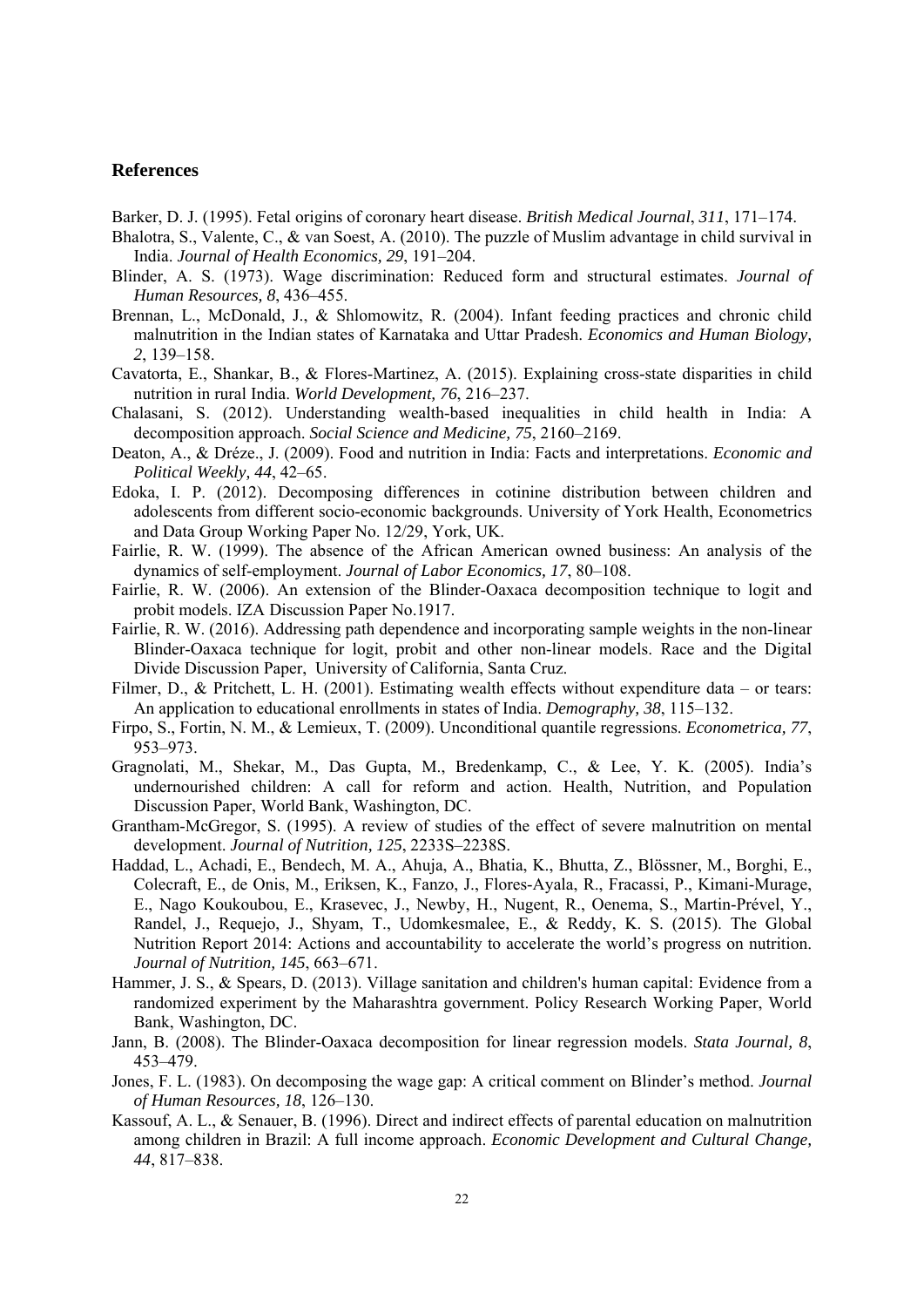- Kumar, A., & Kumari, D. (2014). Decomposing the rural-urban differentials in childhood malnutrition in India, 1992–2006. *Asian Population Studies, 10*, 144–162.
- Kumar, A., & Singh, A. (2013). Decomposing the gap in childhood undernutrition between poor and non–poor in urban India, 2005–06. *PLoS ONE, 8*, e64972.
- Lokshin, M., Das Gupta, M., Gragnolati, M., & Ivaschenko, O. (2005). Improving child nutrition? The integrated child development services in India. *Development and Change, 36*, 613–640.
- Lancet (2013). Executive summary of the Lancet Maternal and Child Nutrition Series. *The Lancet*.
- Machado, J. A. F., & Mata, J. (2005). Counterfactual decomposition of changes in wage distributions using quantile regression. *Journal of Applied Econometrics, 20*, 445–465.
- Maitra, P., Rammohan, A., Ray, R., & Robitaille, M.-C. (2013). Food consumption patterns and malnourished Indian children: Is there a link? *Food Policy, 38*, 70–81.
- Mann, V., Eble, A., Frost, C., Premkumar, R., & Boone, P. (2010). Retrospective comparative evaluation of the lasting impact of a community-based primary health care programme on under-5 mortality in villages around Jamkhed, India. *Bulletin of the World Health Organization, 88*, 727– 736.
- Mazumdar, S. (2010). Determinants of inequality in child malnutrition in India. *Asian Population Studies, 6*, 307–333.
- Murray, C. J. L., & Lopez, A. D. (1997). Global mortality, disability, and the contribution of risk factors: Global Burden of Disease Study. *The Lancet, 349*, 1436–1442.
- Nandy, S., Irving, M., Gordon, D., Subramanian, S. V., & Smith, G. D. (2005). Poverty, child undernutrition and morbidity: New evidence from India. *Bulletin of the World Health Organization, 83*, 210–216.
- Nandy, S., & Svedberg, P. (2012). The Composite Index of Anthropometric Failure (CIAF): An alternative indicator of malnutrition in young children. In V. Preedy (Ed.), *Handbook of anthropometry: Physical measures of human form in health and disease*. London: Springer.
- Oaxaca, R. (1973). Male-female wage differentials in urban labor markets. *International Economic Review, 14*, 693–709.
- Pathak, P. K., & Singh, A. (2011). Trends in malnutrition among children in India: Growing inequalities across different economic groups. *Social Science & Medicine, 73*, 576–585.
- Paul, V. K., Sachdev, H. S., Mavalankar, D., Ramachandran, P., Sankar, M. J., Bhandari, N., Sreenivas, V., Sundararaman, T., Govil, D., Osrin, D., & Kirkwood, B. (2011). Reproductive health, and child health and nutrition in India: Meeting the challenge. *The Lancet, 377*, 332–349.
- Pelletier, D. L. (1994). The potentiating effects of malnutrition on child mortality: Epidemiologic evidence and policy implications. *Nutrition Reviews, 52*, 409–415.
- Prüss-Üstün, A., Bos, R., Gore, F., & Bartram, J. (2008). *Safer water, better health: Costs, benefits and sustainability of interventions to protect and promote health*. Geveva: World Health Organization.
- Ray, R. (2007). Changes in food consumption and the implications for food security and undernourishment: India in the 1990s. *Development and Change, 38*, 321–343.
- Ray, R., & Lancaster, G. (2005). On setting the poverty line based on estimated nutrient prices: Condition of socially disadvantaged groups during the reform period. *Economic and Political Weekly*, *40*, 46–56.
- Savanur, M. S., & Ghugre, P. S. (2015). Magnitude of undernutrition in children aged 2 to 4 years using CIAF and conventional indices in the slums of Mumbai city. *Journal of Health, Population and Nutrition, 33*, 1–7.
- Schwiebert, J. (2015). A detailed decomposition for non-linear econometric models. *Journal of Economic Inequality, 13*, 53–67.
- Sen, J., & Mondal, N. (2012). Socio-economic and demographic factors affecting the Composite Index of Anthropometric Failure (CIAF). *Annals of Human Biology, 39*, 129–136.
- Spears, D. (2012). *Effects of rural sanitation on infant mortality and human capital: Evidence from India's Total Sanitation Campaign*. Washington, DC: Princeton University.
- Spears, D. (2013). How much international variation in child height can sanitation explain? Policy Research Working Paper, World Bank, Washington, DC.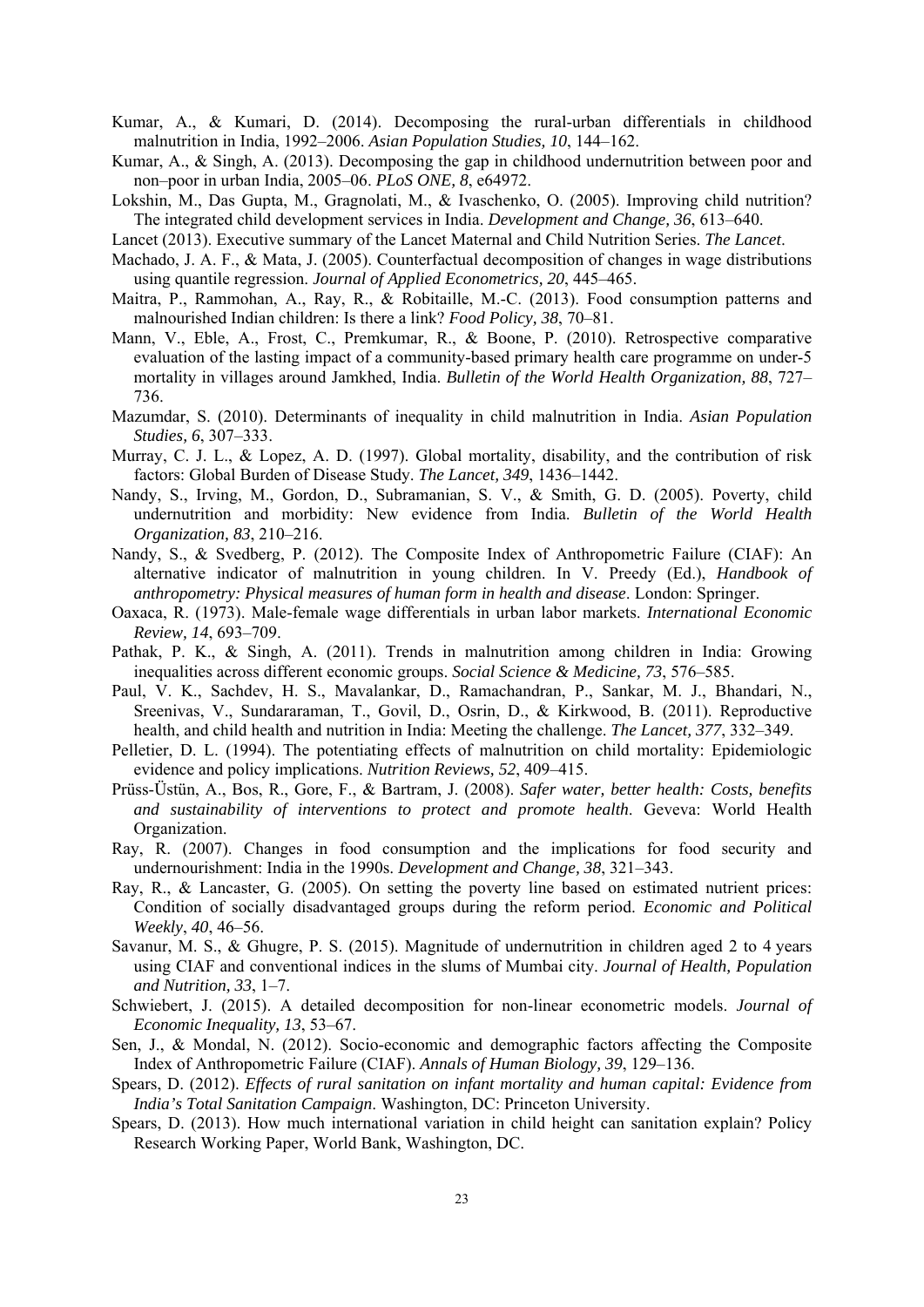- Srinivasan, C. S., Zanello, G., & Shankar, B. (2013). Rural-urban disparities in child nutrition in Bangladesh and Nepal. *BMC Public Health, 13*, 1–15.
- Strauss, J., & Thomas, D. (1995). Household resources: Empirical modelling of household and family decisions. In: Srinivasan, T., Behrman, J. (Eds.), *Handbook of development economics,* vol 3A. Amsterdam: North Holland Press.
- Subramanyam, M. A., Kawachi, I., Berkman, L. F., & Subramanian, S. V. (2010). Socio-economic inequalities in childhood undernutrition in India: Analyzing trends between 1992 and 2005. *PLoS ONE, 5*, e11392.
- Svedberg, P. (2000). *Poverty and undernutrition: Theory, measurement and policy*. New Delhi: Oxford India Paperbacks.
- Smith, L.C., & Haddad, L. (2015). Reducing child undernutrition: Past drivers and priorities for the Post-MDG Era. *World Development*, 68, 180-204.
- Tarozzi, A. (2002). Estimating comparable poverty counts from incomparable surveys: Measuring poverty in India. Research Program in Development Studies Paper, Woodrow School of Public and International Affairs.
- Tarozzi, A., & Mahajan, A. (2007). Child nutrition in India in the nineties. *Economic Development and Cultural Change, 55*, 441–486.
- Tomkins, A., & Watson, F. (1989). Malnutrition and infection: A review. Nutrition Policy Discussion Paper No. 5, ACC/SCN, Geneva.
- UNDP (United Nations Development Programme) (2007). *2007/2008 UNDP Human Development Report: Fighting climate change, human solidarity in a divided world*. New York: UNDP.
- Uthman, O. A. (2009). Decomposing socio-economic inequality in childhood malnutrition in Nigeria. *Maternal and Child Nutrition, 5*, 358–367.
- UNICEF. (2013). Improving child nutrition: The achievable imperative for global progress. New York: United Nations Children's Fund.
- Van de Poel, E., & Speybroeck, N. (2009). Decomposing malnutrition inequalities between scheduled castes and tribes and the remaining Indian population. *Ethnicity and Health, 14*, 271–287.
- Waterlow, J. C., Buzina, R., Keller, W., Lane, J. M., Nichaman, M. Z., & Tanner, J. M. (1977). The presentation and use of height and weight data for comparing the nutritional status of groups of children under the age of 10 years. *Bulletin of the World Health Organization, 55*, 489–498.
- WHO Multicentre Growth Reference Study Group. (2006). *WHO child growth standards: Length/height-for-age, weight-for-age, weight-for-length, weight-for-height and body mass indexfor-age: Methods and development*. Geneva: World Health Organization.